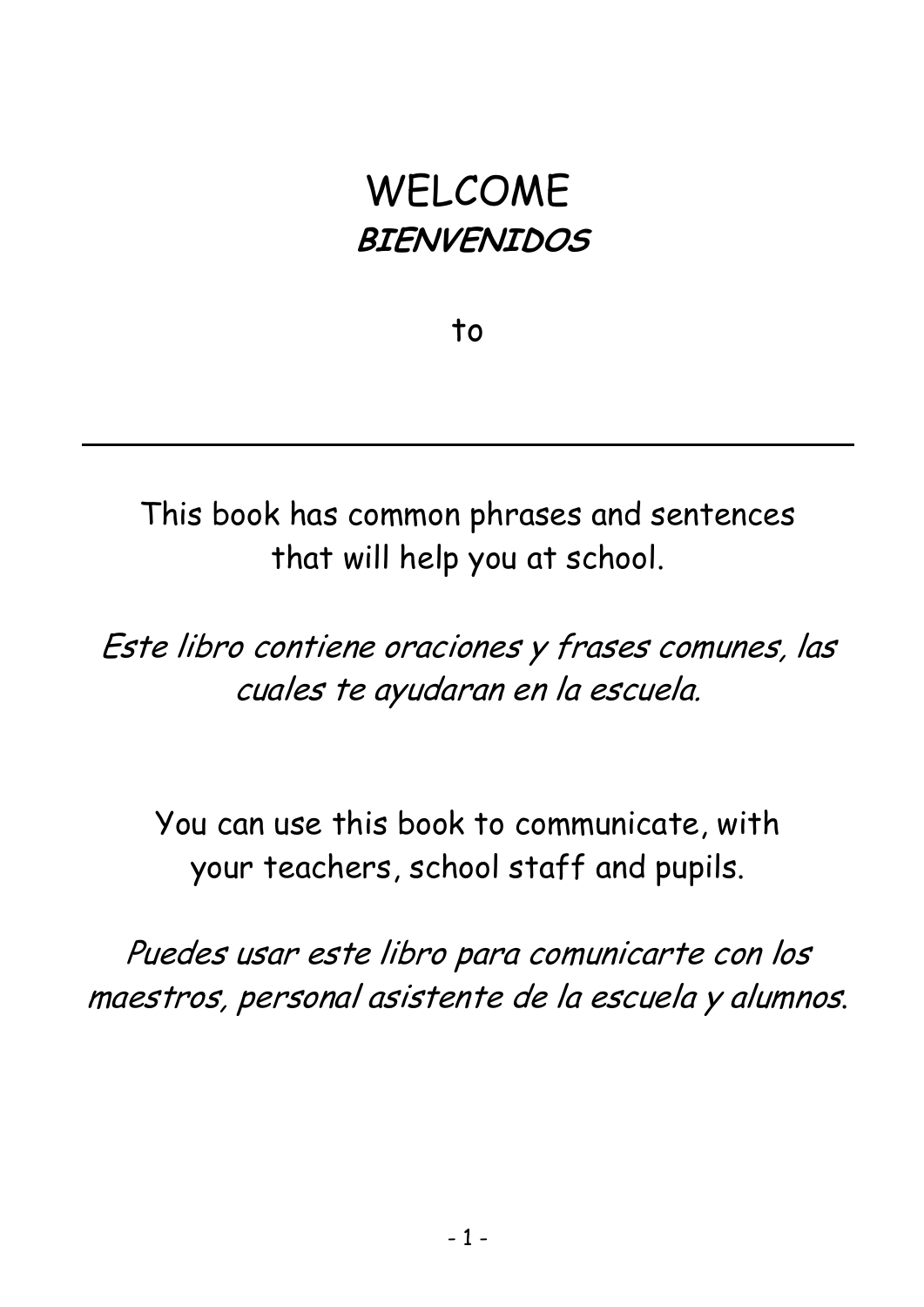## **Contents** CONTENIDO

| 1. Introduction Introducción                                            | 5  |
|-------------------------------------------------------------------------|----|
| 2. Family and Background Familia y origen                               | 7  |
| 3. Educational Background Educación                                     | 9  |
| 4. School Routines Rutina escolar                                       | 11 |
| 5. Asking for Help Solicitando ayuda                                    | 13 |
| 6. Question Words Palabras de interrogación                             | 14 |
| 7. Using a Dictionary Uso del Diccionario                               | 15 |
| 8. Classroom Instructions <i>Instrucciones en el</i><br>salón de Clases | 18 |
| 9. Homework Tareas                                                      | 21 |
| 10. Asking about Homework Preguntas sobre tu<br>tarea                   | 22 |
| 11. For the Pupil Para el alumno                                        | 24 |
| 12. School Trips Paseos escolares                                       | 26 |
| 13. School Holidays Vacaciones                                          | 28 |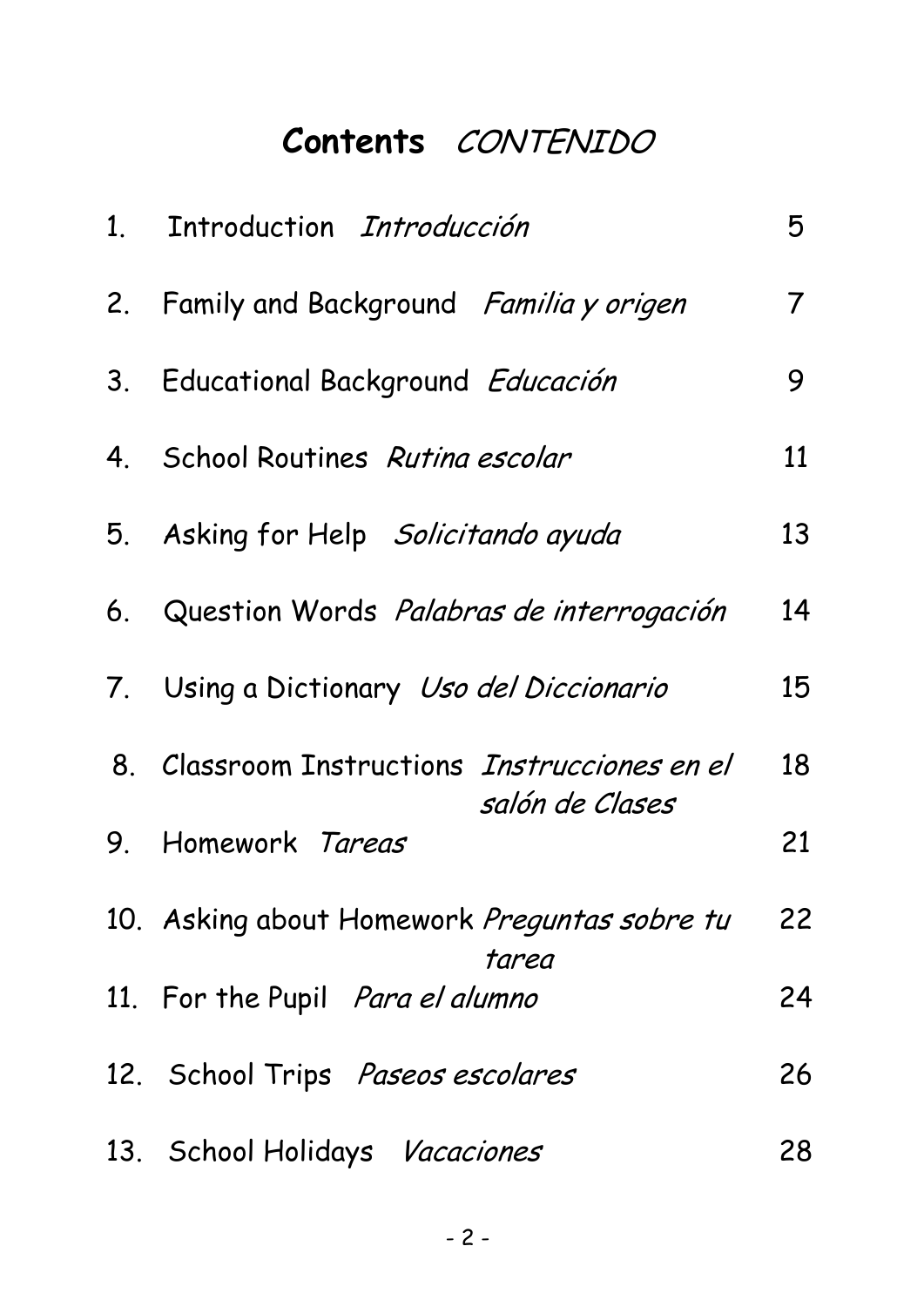### **Introduction** INTRODUCCION

- Hello! Hola
- How are you? Cómo estas?
- Good morning. Buenos días.
- What is your name? Cómo te llamas?
- My name is \_\_\_\_\_.  $M$ i nombre es  $\_\_$
- How old are you? Cuántos años tienes?
- I am \_\_\_ years old. Tengo \_\_\_\_\_\_ años.
- I am your teacher. **•** Come here. Soy tu maestra /maestro. Ven aca
- 

• Please sit down. Sientate por favor.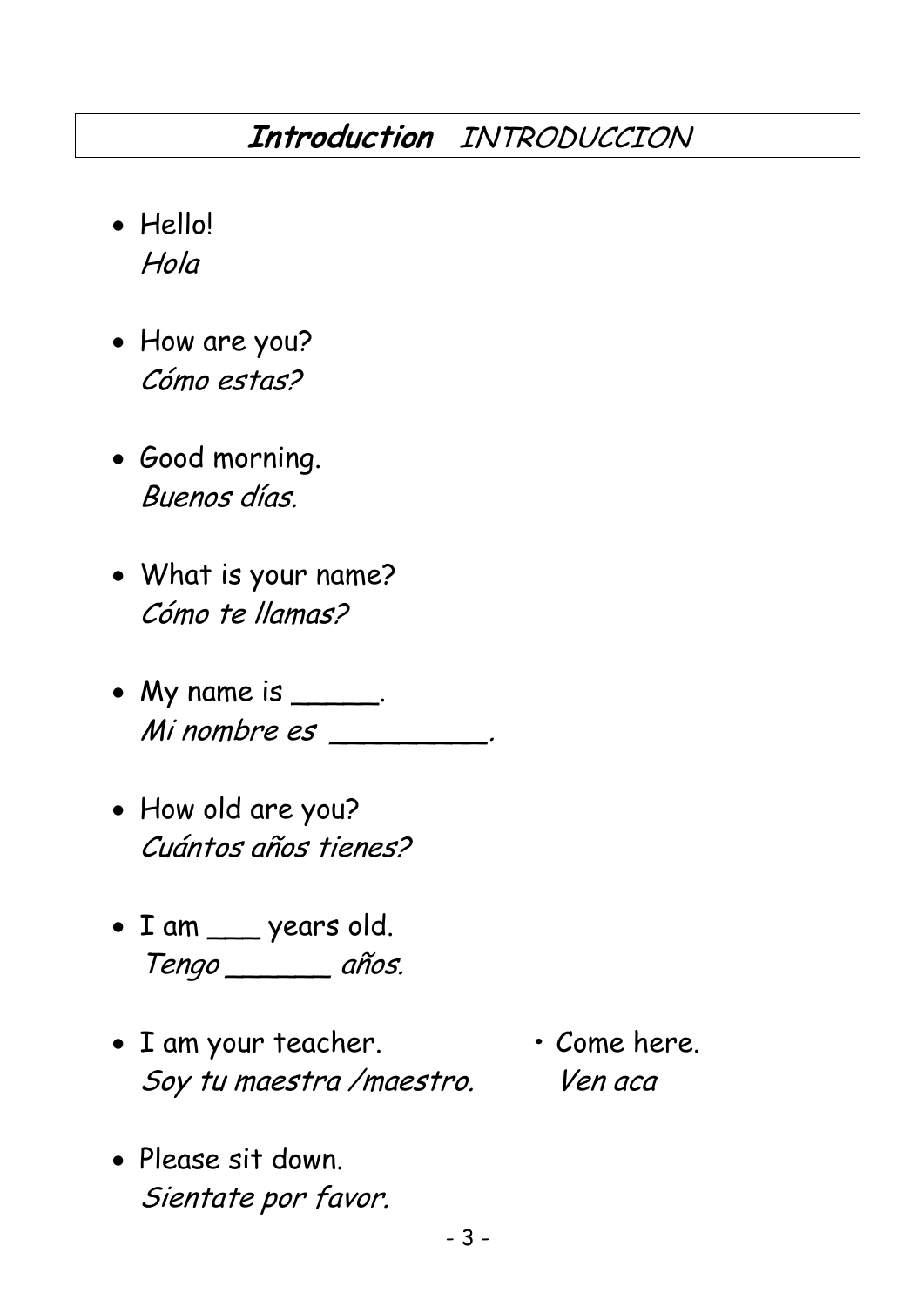- I will take you round the school. Te enseñaré la escuela.
- Come with me. Ven conmigo.
- It is assembly time. Es la hora para la Asamblea.
- We have to go into the hall. Tenemos que ir al Auditorio.
- This is your classroom. Este es tu salón.
- This is the toilet. Este es el baño /lavabo.
- It is dinner time. **•** It is time to go home now. Es hora de comer. Es hora de ir a casa.

| School office    | hall            | cafeteria | library          |
|------------------|-----------------|-----------|------------------|
| <i>Oficina</i>   | Auditorio       | Cafetería | Biblioteca       |
| stairs           | playground      | qym       | staff room       |
| <b>Fscaleras</b> | Patio de Recreo | Gimnasio  | Sala de Maestros |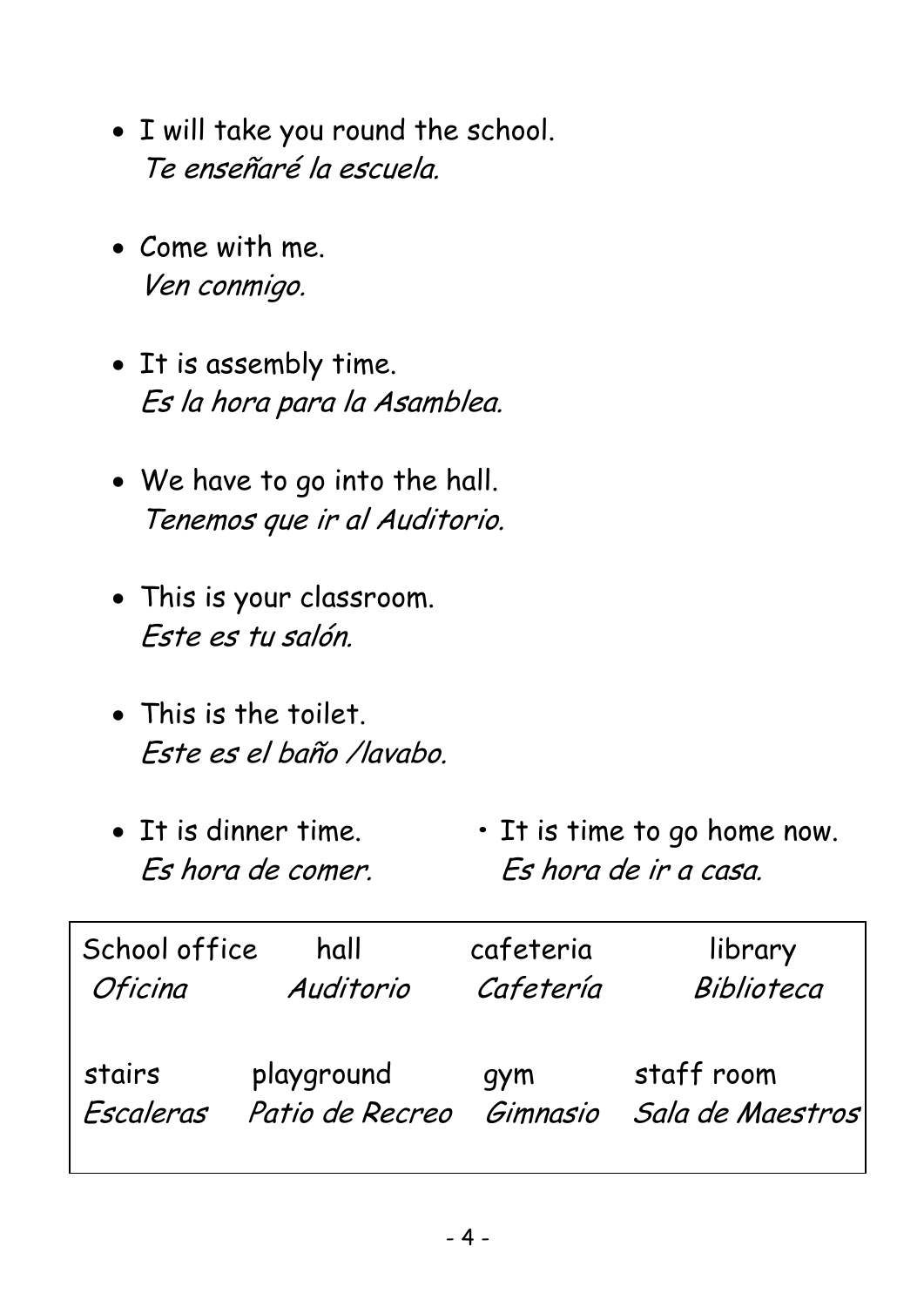### **Family and Background Information**  FAMILIA Y ORIGEN

- Which languages do you speak? ¿Cuáles idiomas hablas tu?
- Does anyone in your family speak English? ¿Hay alguien en tu familia que hable inglés?
- Can somebody in your family help you with your homework? ¿Puede alguien en tu familia ayudarte con la tarea?
- Does your mum go to work? Yes No ¿Tu mamá trabaja? Si No
- Who brings you to school? ¿Quién te trae a la escuela?
- Who do you go home with? ¿Con quién vas a casa?
- How do you come to school? ¿Cómo vienes a la escuela?

| mother       | father                  | sister                | brother |        | aunt        |
|--------------|-------------------------|-----------------------|---------|--------|-------------|
| Mamá         | Papá                    | Hermana               | Hermano |        | Tía         |
| uncle<br>Tío | cousin<br>Primo / Prima | grandmother<br>Abuela |         | Abuelo | grandfather |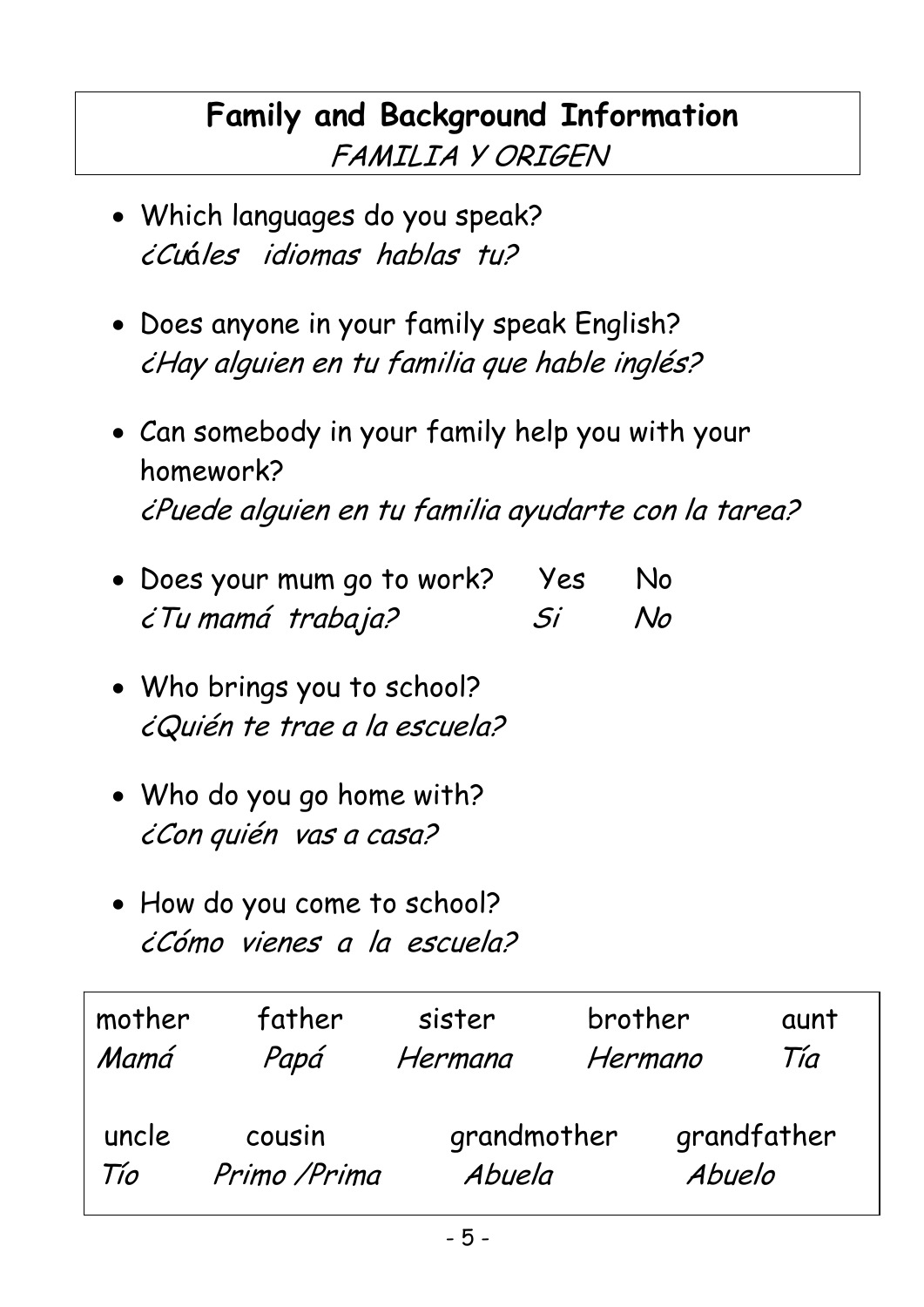- I can speak \_\_\_\_\_\_\_\_\_\_\_\_\_\_\_\_\_\_\_\_. Puedo hablar **de control de control de control de control de control de control de control de control de control de**
- I have \_\_\_\_\_\_\_\_\_\_\_ sister and \_\_\_\_\_\_ brother. Yo tengo hermana /s  $y$  \_\_\_\_\_\_hermano/s.
- My \_\_\_\_\_\_\_\_\_\_\_\_\_\_can speak a little English. Mi\_\_\_\_\_\_\_\_\_\_\_\_\_\_\_\_\_\_\_puede hablar un poco de inglés.
- My \_\_\_\_\_\_\_\_\_\_\_\_\_ can speak English well. Mi \_\_\_\_\_\_\_\_\_\_\_\_\_\_\_\_habla inglés.
- My \_\_\_\_\_\_\_\_\_\_\_\_\_\_\_\_\_\_ can help me with homework. Mi \_\_\_\_\_\_\_\_\_\_\_\_\_\_\_ puede ayudarme con la tarea.
- My \_\_\_\_\_\_\_\_\_\_\_\_\_\_\_\_\_\_\_\_\_\_brings me to school. Mi \_\_\_\_\_\_\_\_\_\_\_\_\_\_\_\_\_\_\_ me trae para la escuela.
- I go home with my \_\_\_\_\_\_\_\_\_\_\_\_\_\_\_\_\_. Yo voy a casa con mi\_\_\_\_\_\_\_\_\_\_\_\_\_\_\_\_\_\_\_\_\_\_.
- I walk to school. **•** I come by bus. Yo camino para la escuela. Yo vengo en autobus.
	-
- I come by car. Vengo en coche/carro.
- I come to school on my own. Yo vengo para la escuela solo.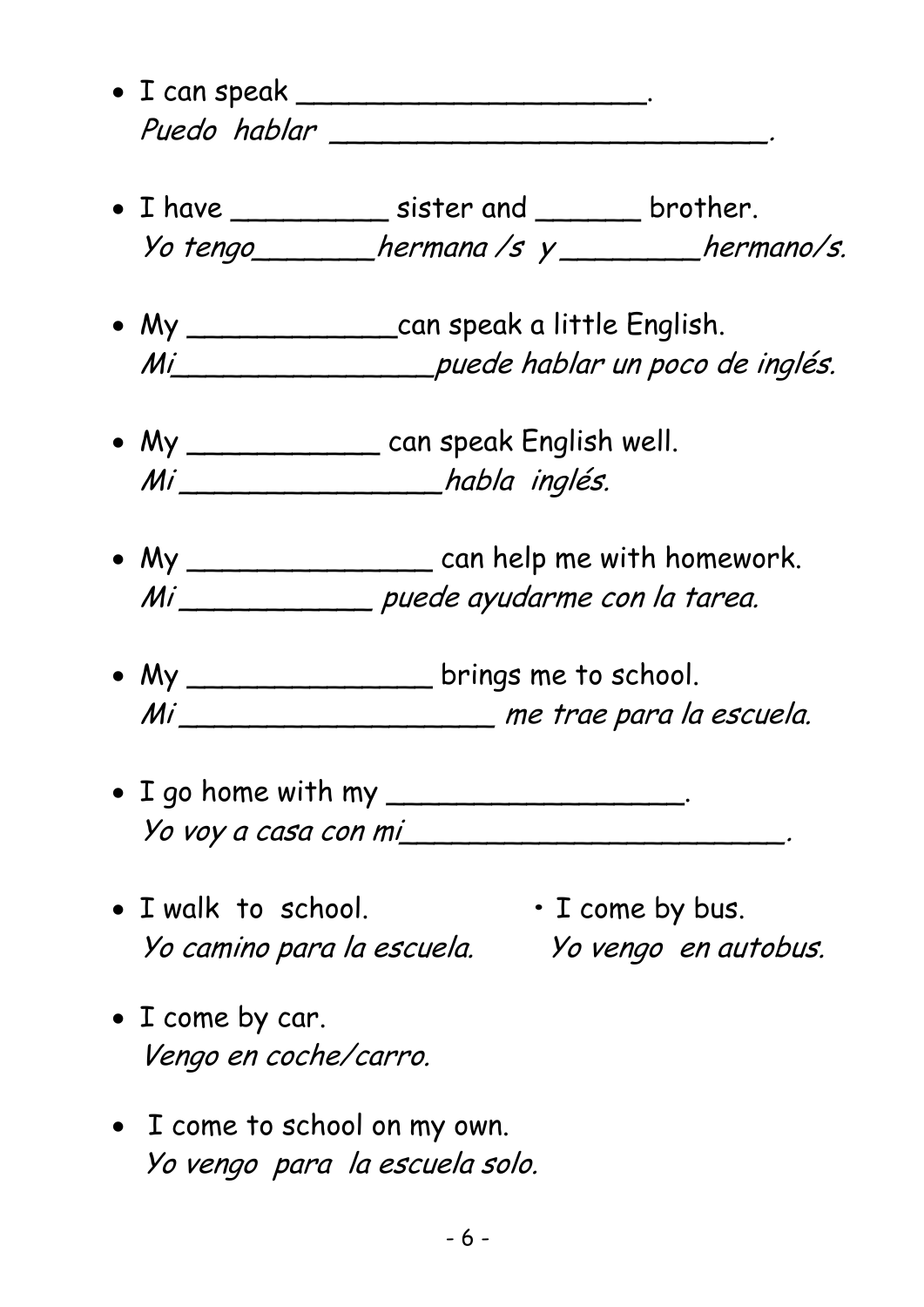### **Educational Background** EDUCACION

- Which class were you in before you came to England? ¿Que año escolar estudiabas antes de venir a Inglaterra?
- At what age do you start school in \_\_\_\_\_\_\_\_\_? ¿A que edad empiezas la escuela en \_\_\_\_\_\_\_\_\_\_\_\_?
- Which language did you use at school? ¿Qué idioma usaste en la escuela?
- Did you learn any other languages at school? ¿Aprendiste otro idioma en la escuela?
- Did you learn English in your school? ¿Aprendiste Inglés en tu escuela?
- How many years did you study English as a foreign language? ¿Por cuantos años estudiaste Inglés como idioma extranjero?
- Did you take any extra lessons after school? ¿Tomabas otras clases extra después de terminada la escuela?
- Do you play any musical instruments? ¿Sabes tocar algún instrumento musical?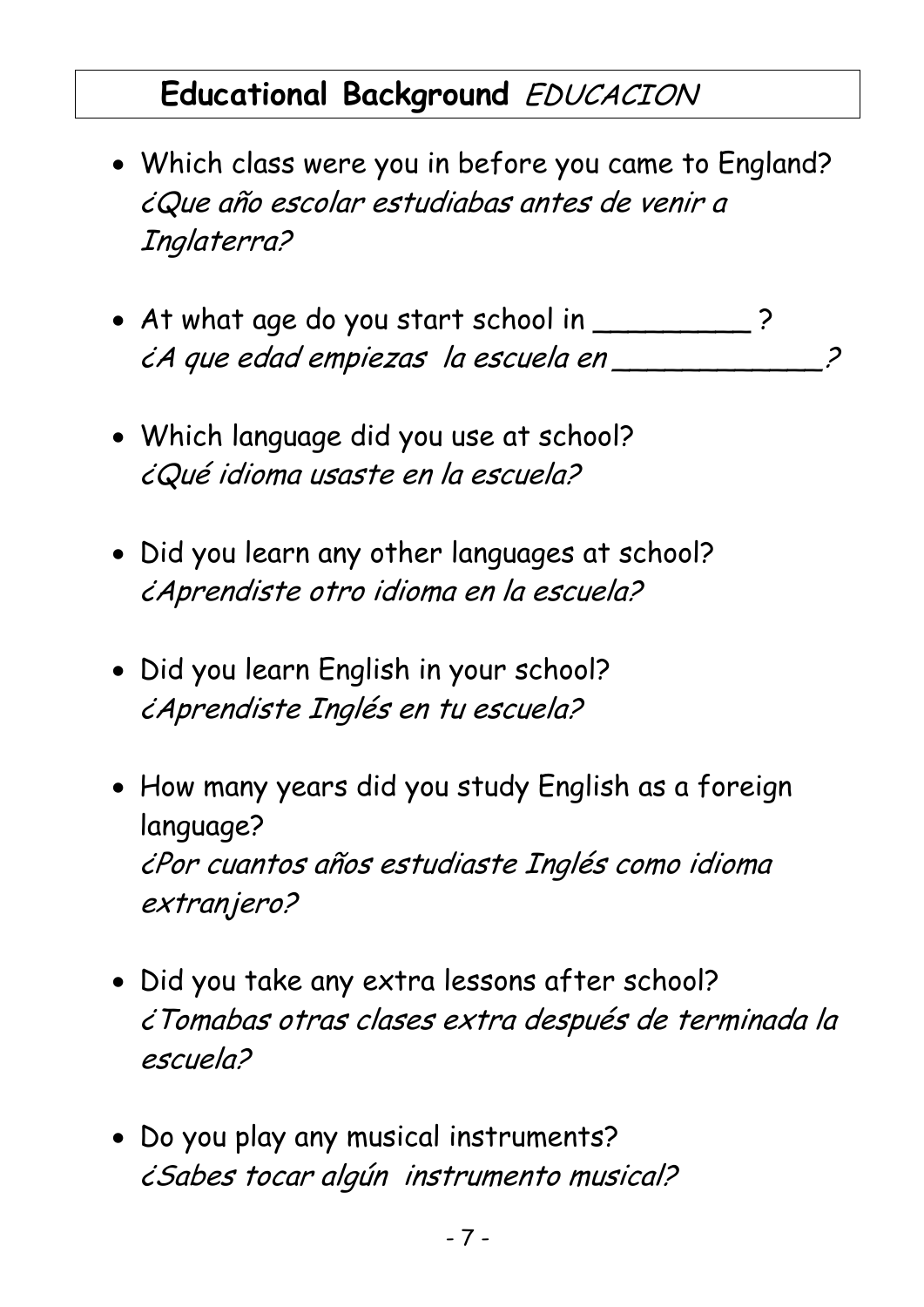- I can read and write \_\_\_\_\_\_\_\_\_\_\_\_\_\_\_\_\_\_\_ . Yo puedo leer y escribir\_\_\_\_\_\_\_\_\_\_\_\_\_\_\_\_\_\_\_
- Circle the subjects you studied at school. Seleccione las materias estudiadas en la escuela

| maths       |          | science   | physics  | biology            |
|-------------|----------|-----------|----------|--------------------|
| matemáticas |          | ciencia   | física   | biología           |
| chemistry   |          | geography | history  | music              |
| química     |          | geografía | historia | música             |
| art         | religion |           | sports   | P.E.               |
| arte        | religión |           | deportes | ejercicios físicos |

• Which of these subjects did you study in English? ¿Cuáles de estas materias estudiaste en inglés?

| • My favourite subject is |  |
|---------------------------|--|
| Mi materia favorita es    |  |

- I also enjoy \_\_\_\_\_\_\_\_\_\_\_\_\_\_\_\_\_\_\_\_very much. También me gusta mucho
- I am good at \_\_\_\_\_\_\_\_\_\_\_\_\_\_\_\_\_\_\_\_\_\_\_\_\_\_\_. Yo soy bueno en\_\_\_\_\_\_\_\_\_\_\_\_\_\_\_\_\_\_\_\_\_\_\_\_\_.
- I can play the  $\_$ Yo puedo tocar\_\_\_\_\_\_\_\_\_\_\_\_\_\_\_\_\_\_\_\_\_\_\_\_\_\_.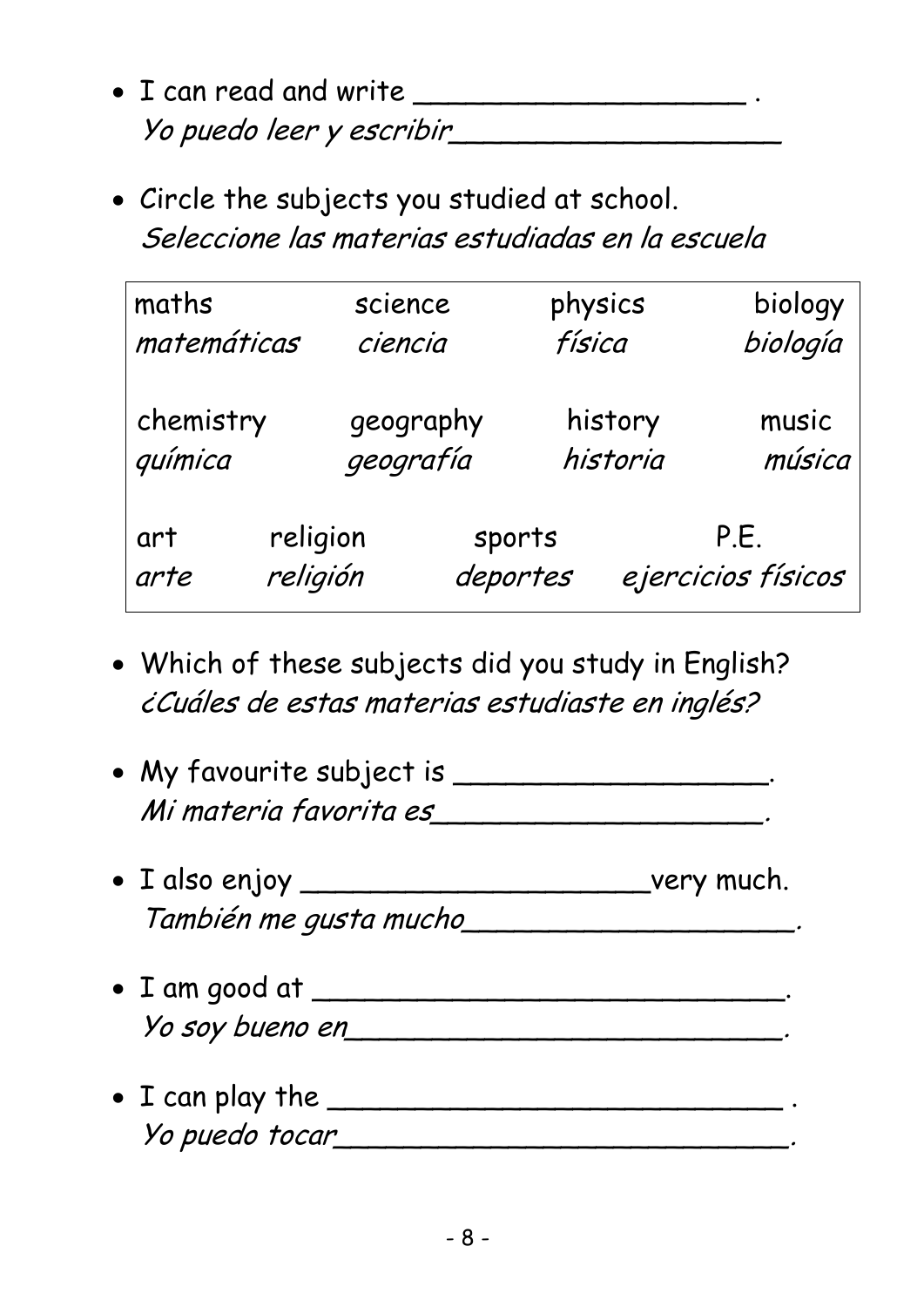### **School Routines** RUTINA ESCOLAR

- School begins at \_\_\_\_\_ and ends at \_\_\_\_\_\_. La escuela comienza a las y termina a las
- The first lesson is at \_\_\_\_\_\_\_\_\_. La primera clase comienza a las\_\_\_\_\_\_\_\_\_\_\_.
- There is a morning break at \_\_\_\_ for \_\_\_\_\_ minutes. Hay un receso en la mañana a las \_\_por\_\_ \_minutos.
- Lunch is at \_\_\_\_\_ for \_\_\_\_\_ hour and \_\_\_\_\_ minutes. El almuerzo es a las\_\_\_\_ por\_\_\_ horas y \_\_\_ minutos.
- There are \_\_\_\_\_\_\_\_\_ lessons in the day. Hay \_\_\_\_\_\_\_\_\_\_\_\_\_\_\_\_ clases en el día.
- There is a period where you will meet your tutor. This  $is$  at  $\_\_$ Hay un período para reunirse con tu tutor. Este es a las\_\_\_\_\_\_\_
- You can borrow books from the school library. Tu puedes pedir prestados libros en la biblioteca.
- Each lesson takes place in a different room. The number of the room is written on your time-table. Cada lección se da en salones diferentes. El número del salón esta escrito en tu horario.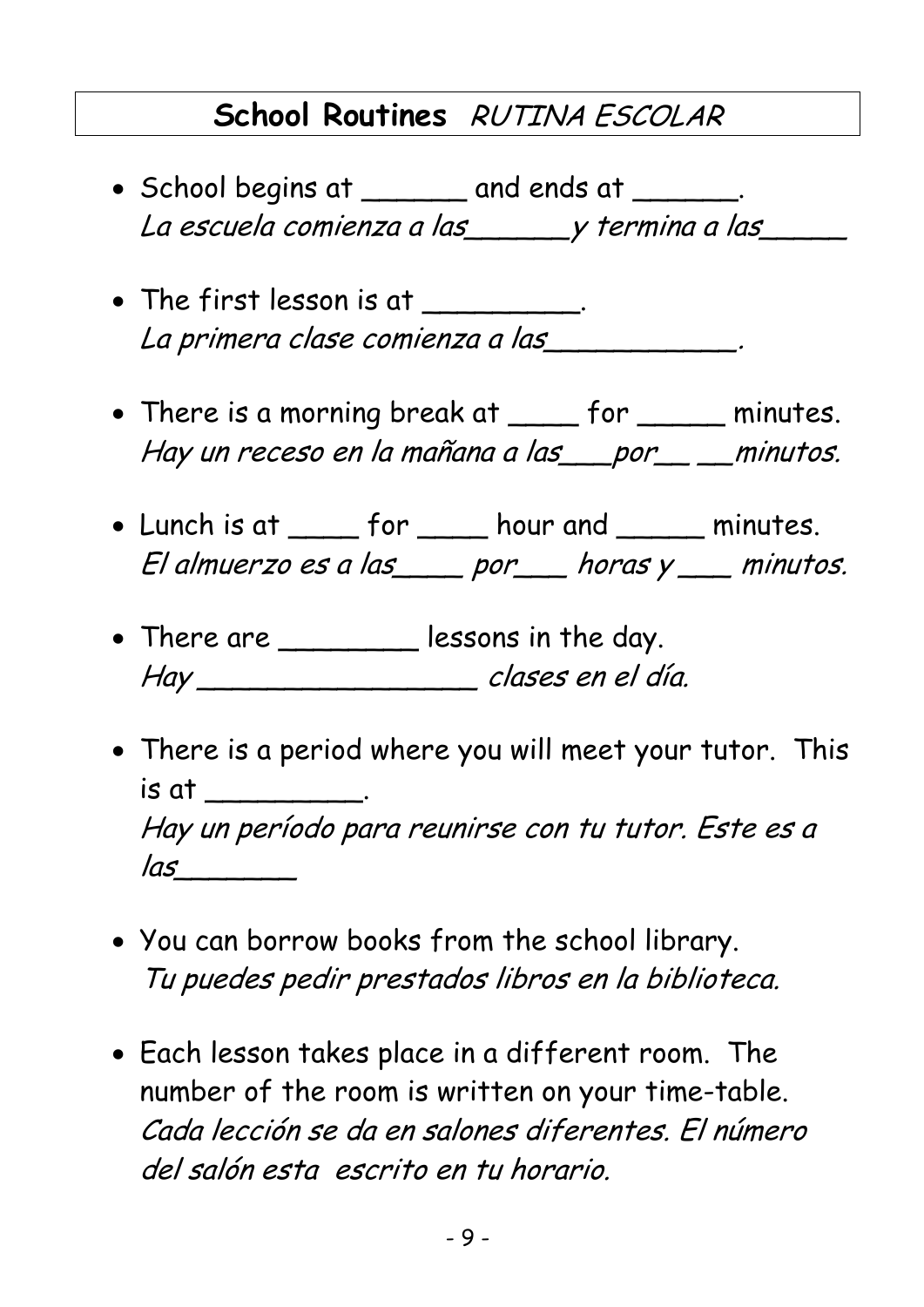• You can either bring a packed lunch to school or have a school dinner.

Tu puedes traer tu propio almuerzo para la escuela o puedes almorzar en la escuela.

- PE (games lessons) will be on \_\_\_\_\_\_\_\_. You will need to bring your PE kit to school. Educación física será en\_\_\_\_\_\_\_\_\_\_\_\_\_. Tu necesitas traer tu kit de deportes para la escuela .
- The PE kit is clothes you need for your games lesson. El kit de deportes es ropa y calzado para la clase de juegos.

| school dinner    |                                 |                | games lessons      | football                 |
|------------------|---------------------------------|----------------|--------------------|--------------------------|
| almuerzo escolar |                                 |                | Clase de juegos    | fútbol                   |
| break<br>receso  | packed lunch<br><i>almuerzo</i> |                | tracksuit<br>mono  | netball<br>balón de mano |
| clothes<br>ropa  | shorts                          | pantalón corto | T-shirt<br>franela | trainers<br>calzado      |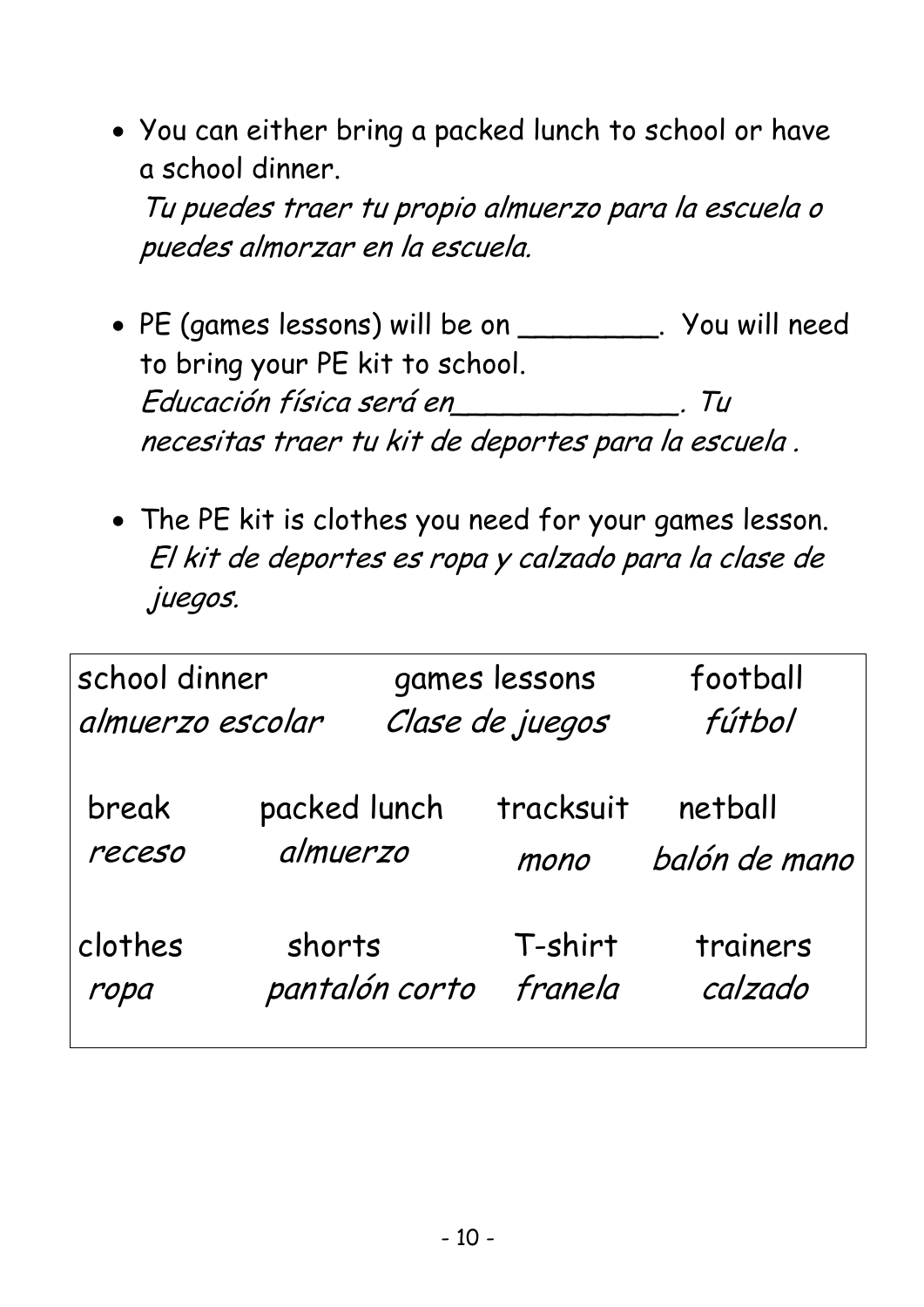### **Asking for Help** SOLICITANDO AYUDA

- Could you please show me the way to the toilet. Por favor indicarme la dirección para el lavabo/baño.
- I can't find my: No puedo conseguir mi:

| bag    | book   | pen                   | pencil-case |
|--------|--------|-----------------------|-------------|
| bolso  | libro  | bolígrafo             | estuche     |
| money  | diary  | exercise book         | timetable   |
| dinero | agenda | cuaderno de ejercicio | horario     |

- Where is the library? ¿Dónde esta la biblioteca?
- How long can I borrow the books for? ¿Por cuánto tiempo puedo prestar los libros?
- Where is this room? ¿Donde esta este salón?
- I don't know where to go. No sé a donde ir.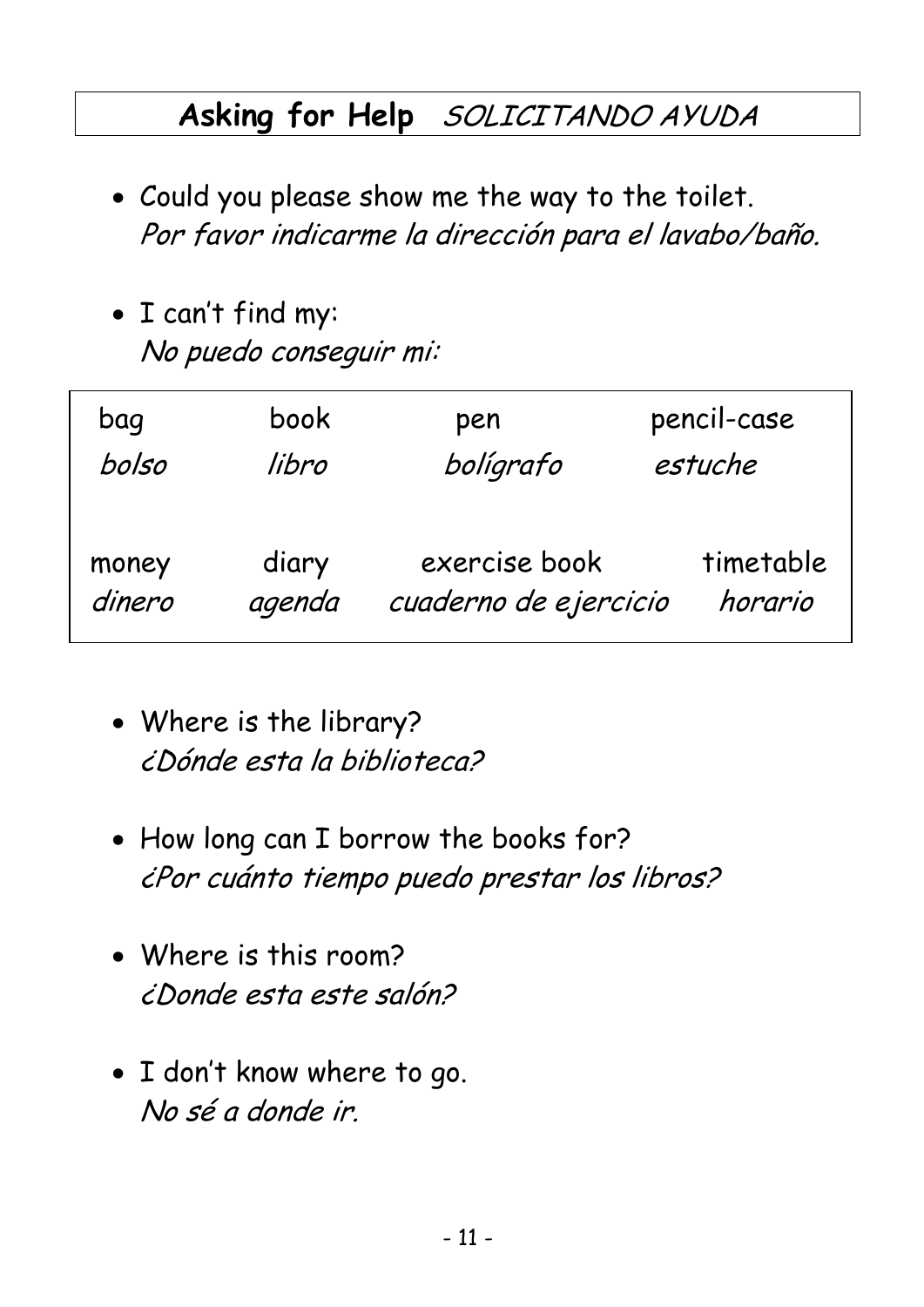### **Question Words** PALABRAS DE INTERROGACION

- How? ¿Cómo?
- What? ¿Qué?
- When? ¿Cuándo?
- Where? ¿Dónde?
- Which? ¿Cuál?
- Who? ¿Quién?
- Whose? ¿De quién?
- Why? ¿Por qué?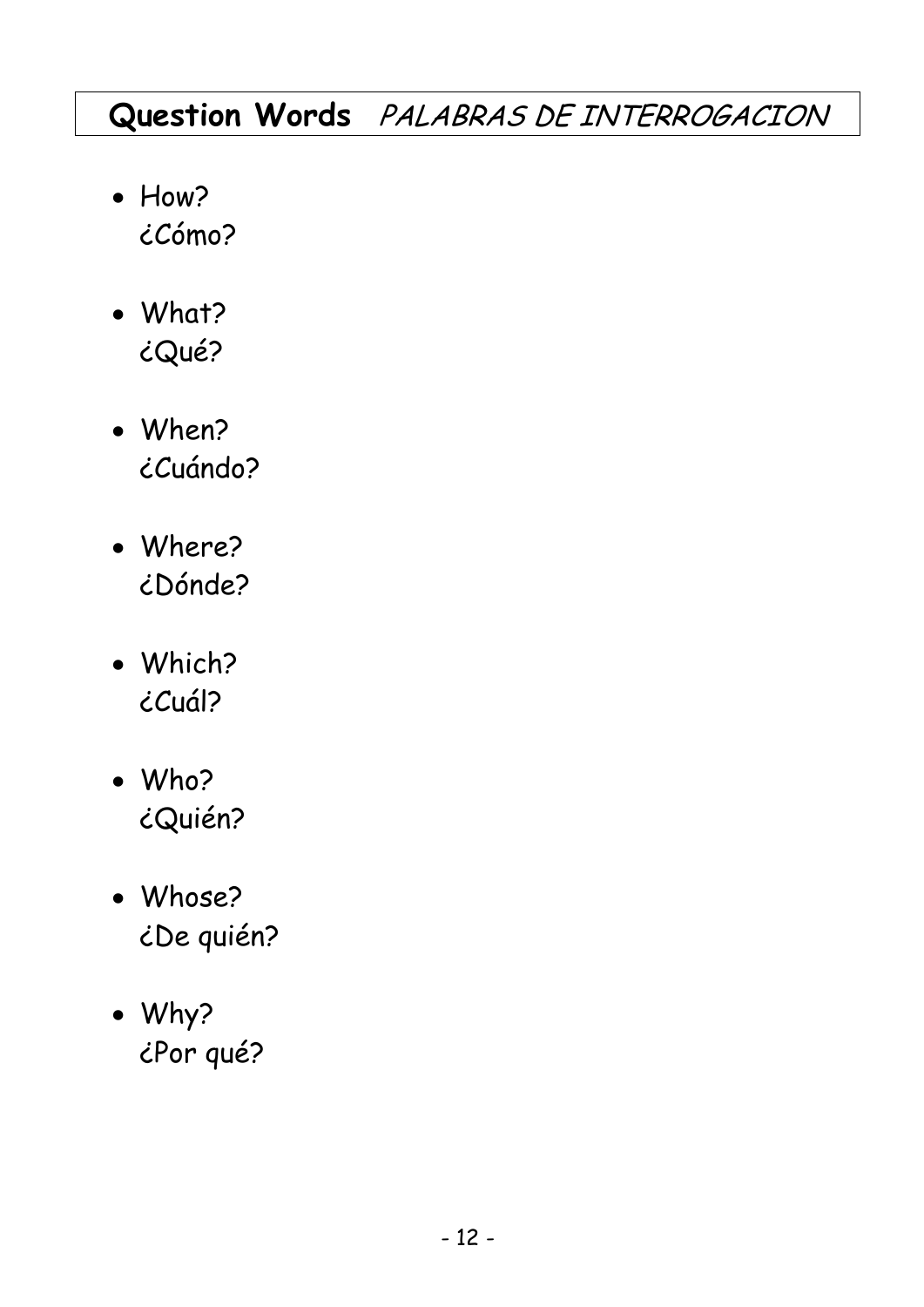### **Using a Dictionary** USO DEL DICCIONARIO

- Do you know the English alphabet? ¿Sabes el alfabeto inglés?
- Do you know how to use a dictionary? ¿Sabes usar el diccionario?
- Do you have an English / Spanish dictionary? ¿Tienes un diccionario de inglés/ español?
- Write the meanings next to each word. Escribe el significado al lado de cada palabra.
- Do you have a dual language dictionary at home? ¿Tienes un diccionario inglés/español en tu casa?
- Keep a dictionary on your desk in class every day. Ten un diccionario a la mano todos los días.
- You will need a dictionary for homework. Necesitas un diccionario para tus tareas.
- Find the meanings of these words in the dictionary and write them down. Busque y escriba el significado de estas palabras en el diccionario.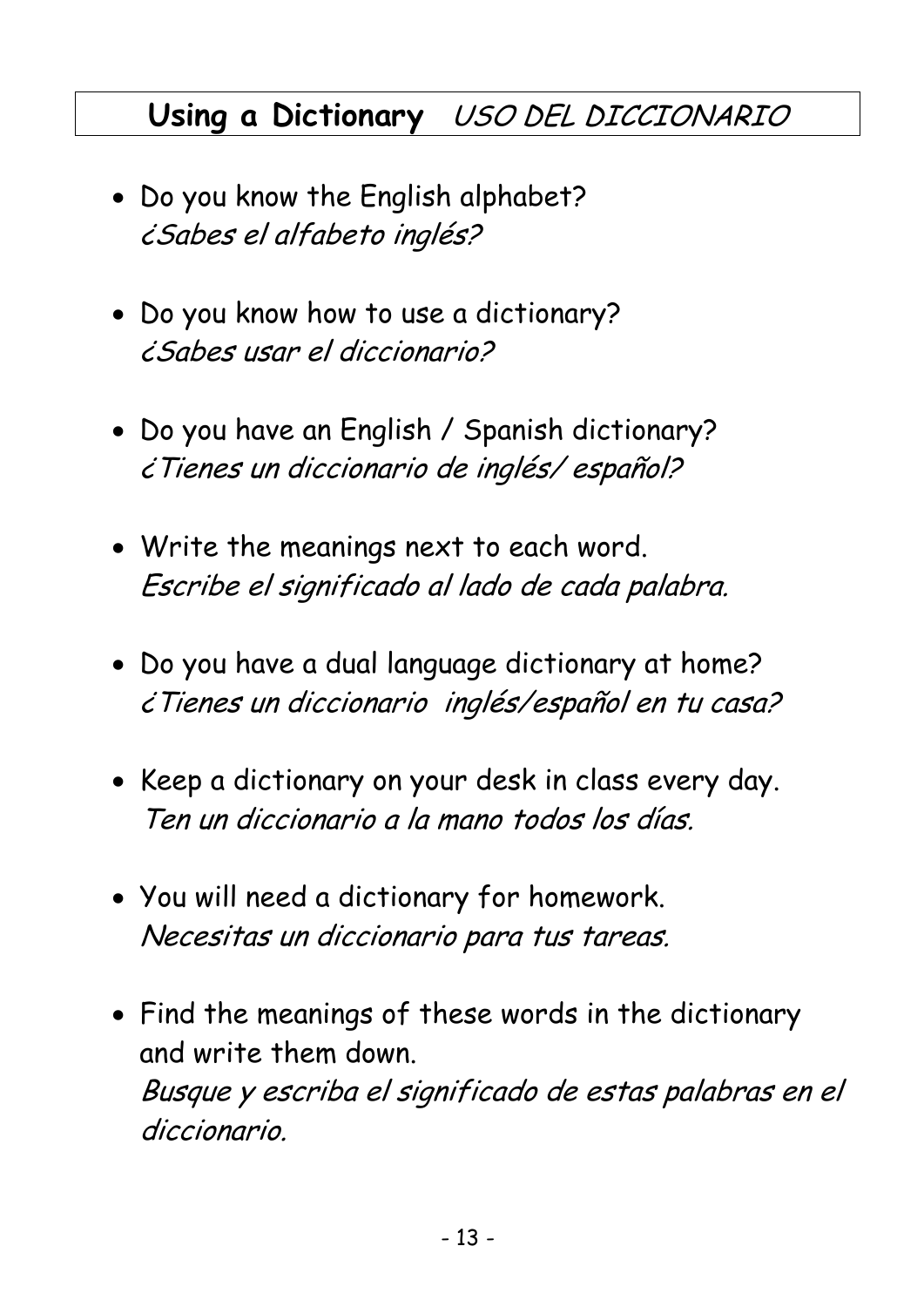- Write the meanings in Spanish. Escribe el significado en español.
- Write the meanings above the words on the worksheet. Escribe el significado encima de las palabras en la página de trabajo.
- This is a word book for you to write useful English words in. Este es un libreto para escribir palabras útiles en Inglés.
- We will write the words in alphabetical order. Escribiremos las palabras en orden alfabético.
- You must keep this word-book with you in class and look up meanings when you need to. Manten este libreto contigo en la clase y busca el significado cuando sea requerido
- We will make a list of important words for each topic. Haremos una lista de palabras importantes por cada tema.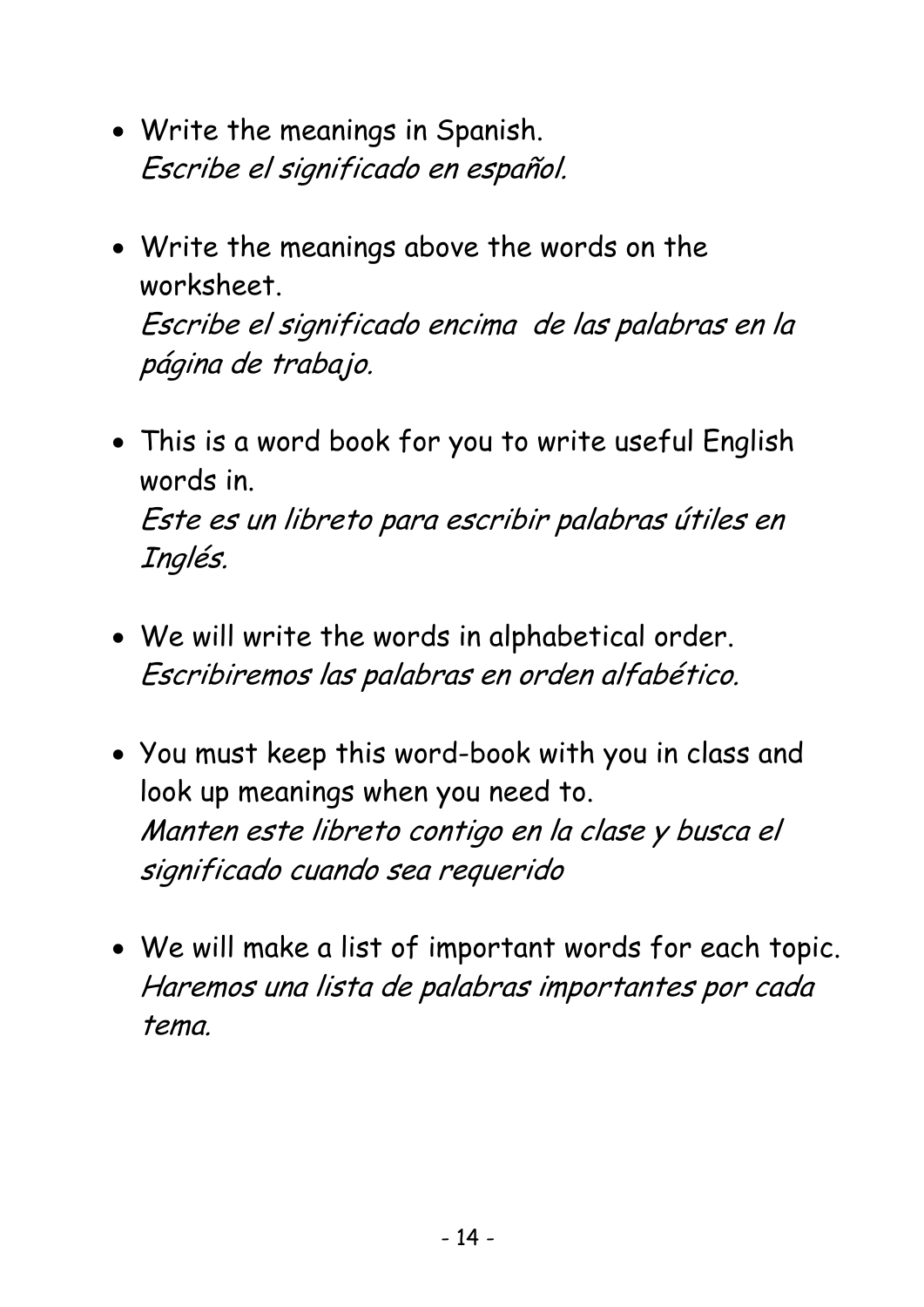• When you study this topic in class, you can look up meanings in the list of topic words. This will be easier than finding words in the dictionary.

Cuando estudies este tema en clase puedes buscar el significado en la lista de palabras. Esto será más fácil que buscar la palabra en un diccionario.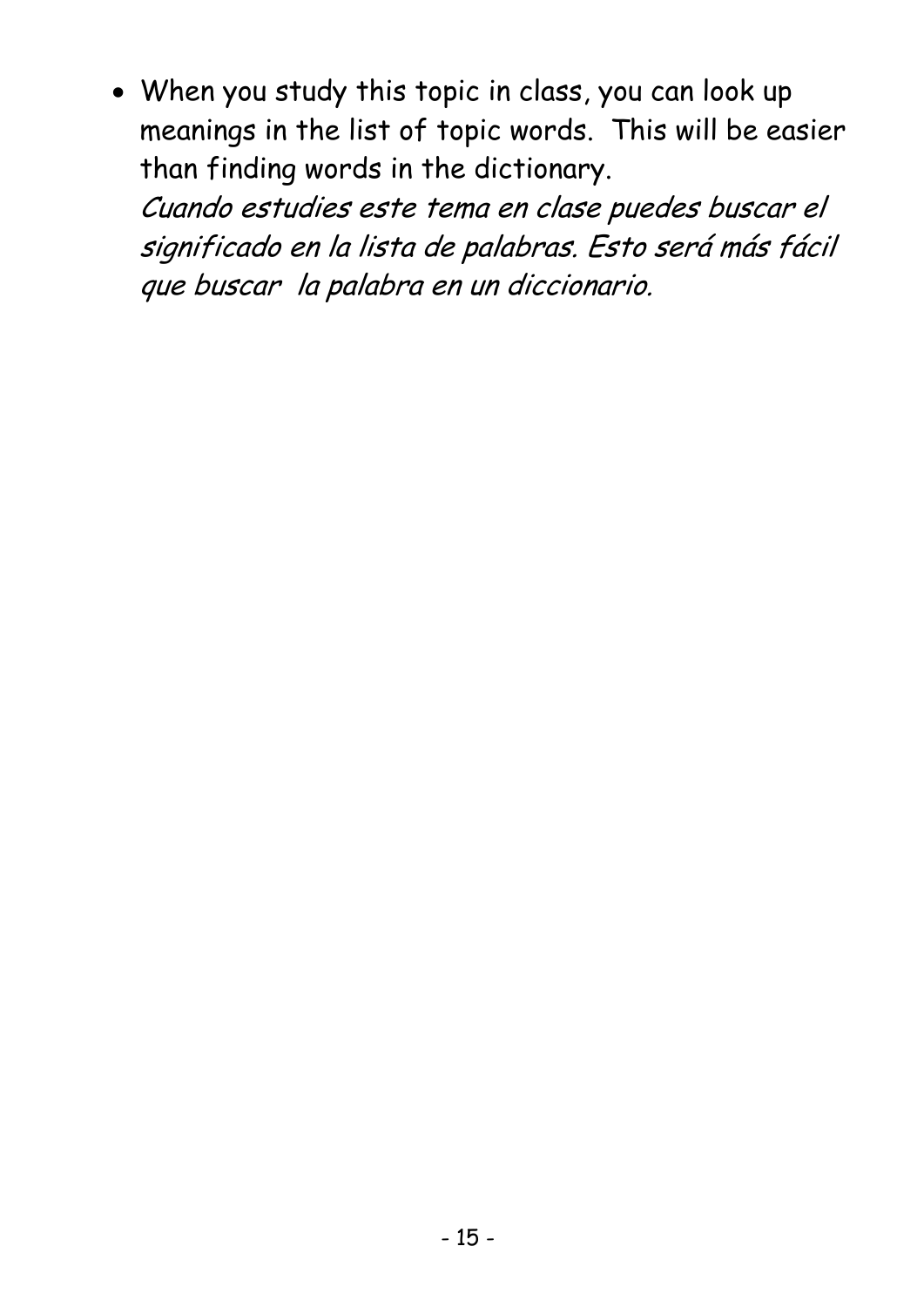### **Classroom Instructions**  INSTRUCCIONES EN EL SALON DE CLASES

- Read this. Lea esto.
- Copy this. Copia esto
- Say it in English / Spanish Dilo en inglés / en español.
- Do you know this word? ¿Conoce esta palabra?
- Repeat after me. Repite después de mi
- Cut out this picture. Recorta este dibujo.
- Colour in the picture. Colorea este dibujo
- Paste it in your book. Pegarlo en tu libro.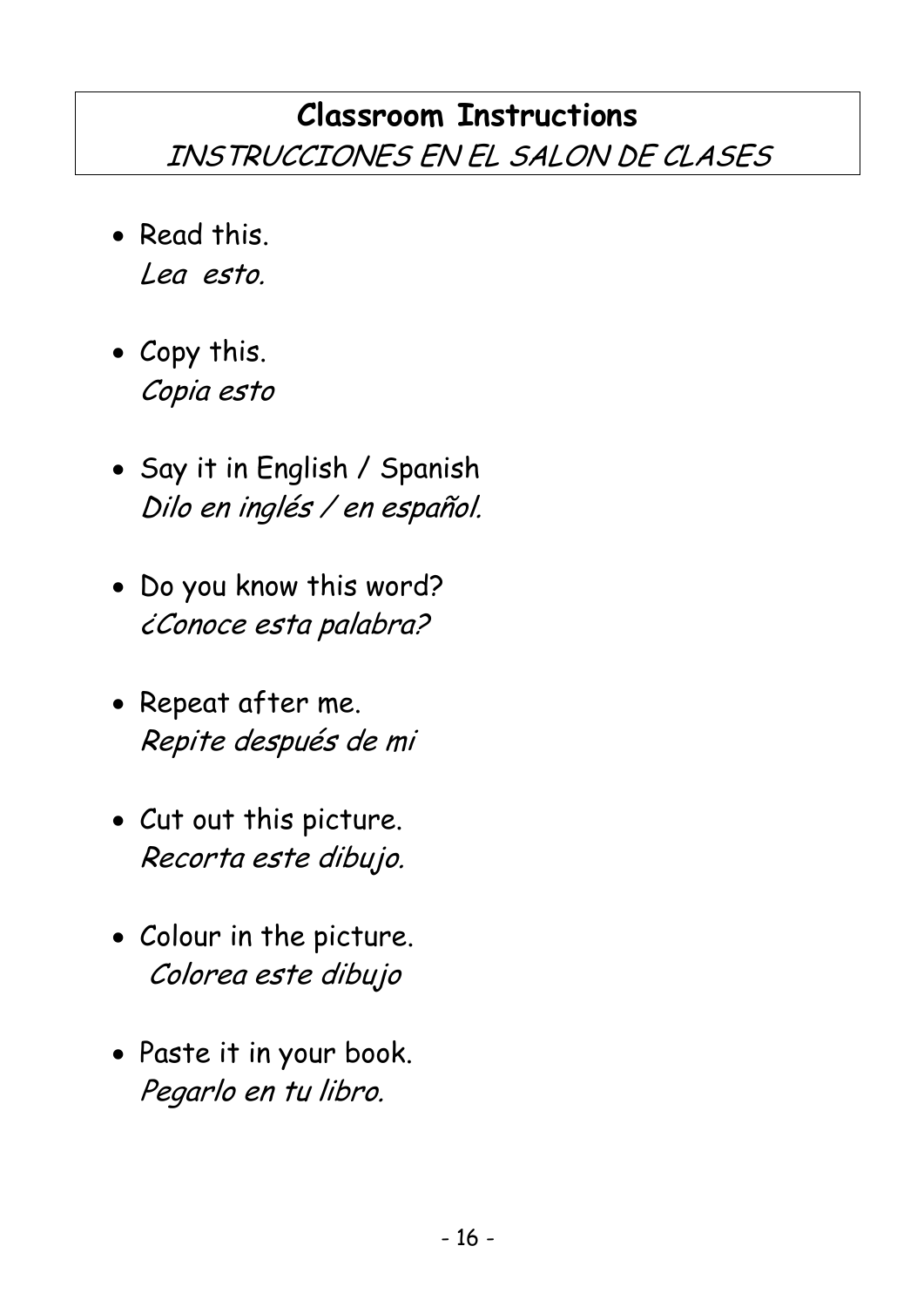- Have you studied this before? ¿Has estudiado esto antes?
- Did you understand this? ¿Lo has comprendido?
- Ask for help if you don't understand. Pide ayuda si no entiendes.
- Put these in order. Pon estos en orden.
- Copy this into your exercise book. Copia esto en tu cuaderno.
- Where is your list of topic words? ¿Dónde esta tu lista de palabras de tema?
- Find the meanings of the marked words and write them alongside in Spanish. Busque el significado de las palabras señaladas y escribalo al lado en Español.
- Draw a diagram and label it. Write the words in the correct place in both English and Spanish Dibuje un diagrama y escriba el encabezado. Escribe las palabras en el sitio correcto en inglés y en Español.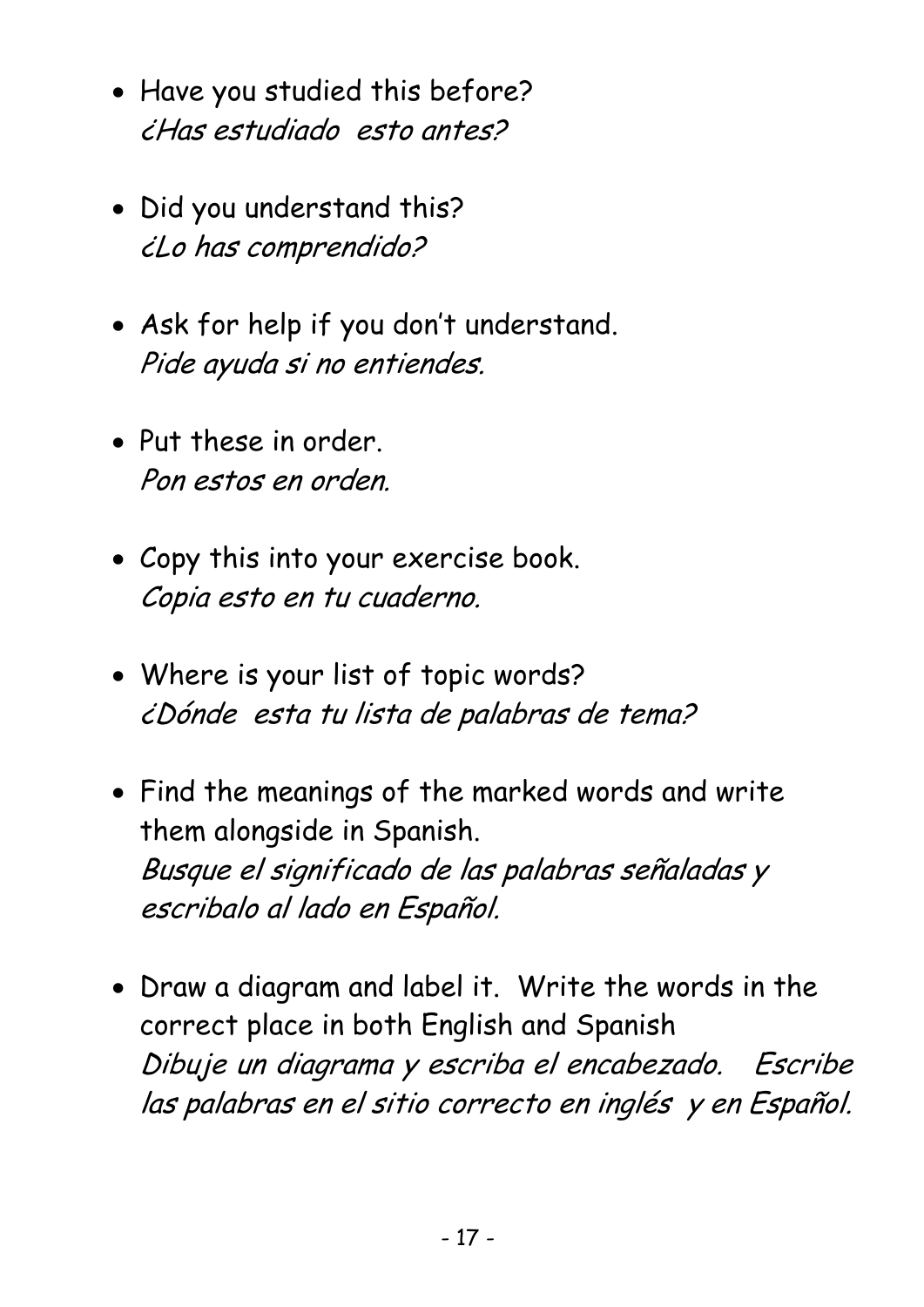- Write the story in Spanish. Escribe un cuento en español.
- Where is your: ¿Dónde esta tu :

| Dictionary                              | word book | reading book     |  |
|-----------------------------------------|-----------|------------------|--|
| Diccionario                             | Libreto   | Libro de lectura |  |
| PE Kit                                  | diary     | planner          |  |
| Kit de deportes                         | Agenda    | Planificador     |  |
| exercise book<br>Cuaderno de ejercicios |           |                  |  |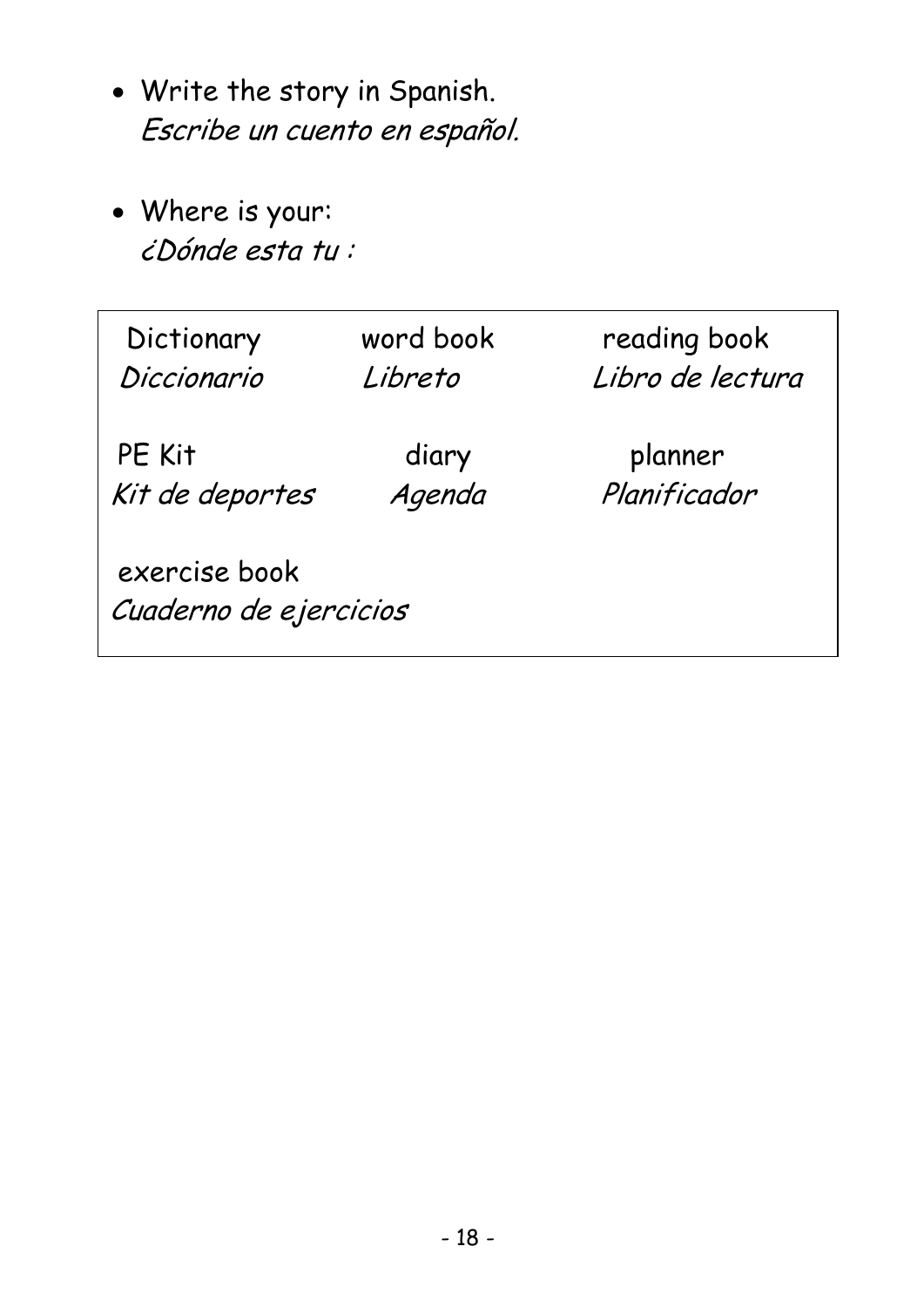- You will get homework every \_\_\_\_\_\_\_\_\_\_\_\_\_\_. Te asignaran tareas todos /todas\_\_\_\_\_\_\_\_\_\_.
- Write it down in your homework diary / planner. Escribe tu tarea en tu agenda de trabajo/planificador.
- This is for homework. Bring it to school on \_\_\_\_\_\_\_\_. Esto es para la tarea. Traer la tarea para la escuela el
- Finish this at home and give it to me on \_\_\_\_\_\_\_\_\_. Termina esta en la casa y me la entregas el \_\_\_\_\_\_\_.
- Do you understand what you have to do? ¿Comprendes que tienes que hacer?

\_\_\_\_\_\_\_.

- Can somebody at home help you with this work? ¿Hay alquién en tu casa que te puede ayudar con el trabajo?
- Ask your \_\_\_\_\_\_\_\_\_\_\_\_ to explain this to you. We will do this in class on \_\_\_\_\_\_\_\_\_\_\_ Preguntale a tu \_\_\_\_\_\_\_\_ que te explique esto. Lo haremos en clase el \_\_\_\_\_\_\_\_\_\_\_\_
- Ask your \_\_\_to help you to translate this into English. Pidele a tu \_\_\_\_\_\_\_\_\_\_\_\_\_\_\_\_\_\_\_\_ por ayuda para traducir esto en inglés.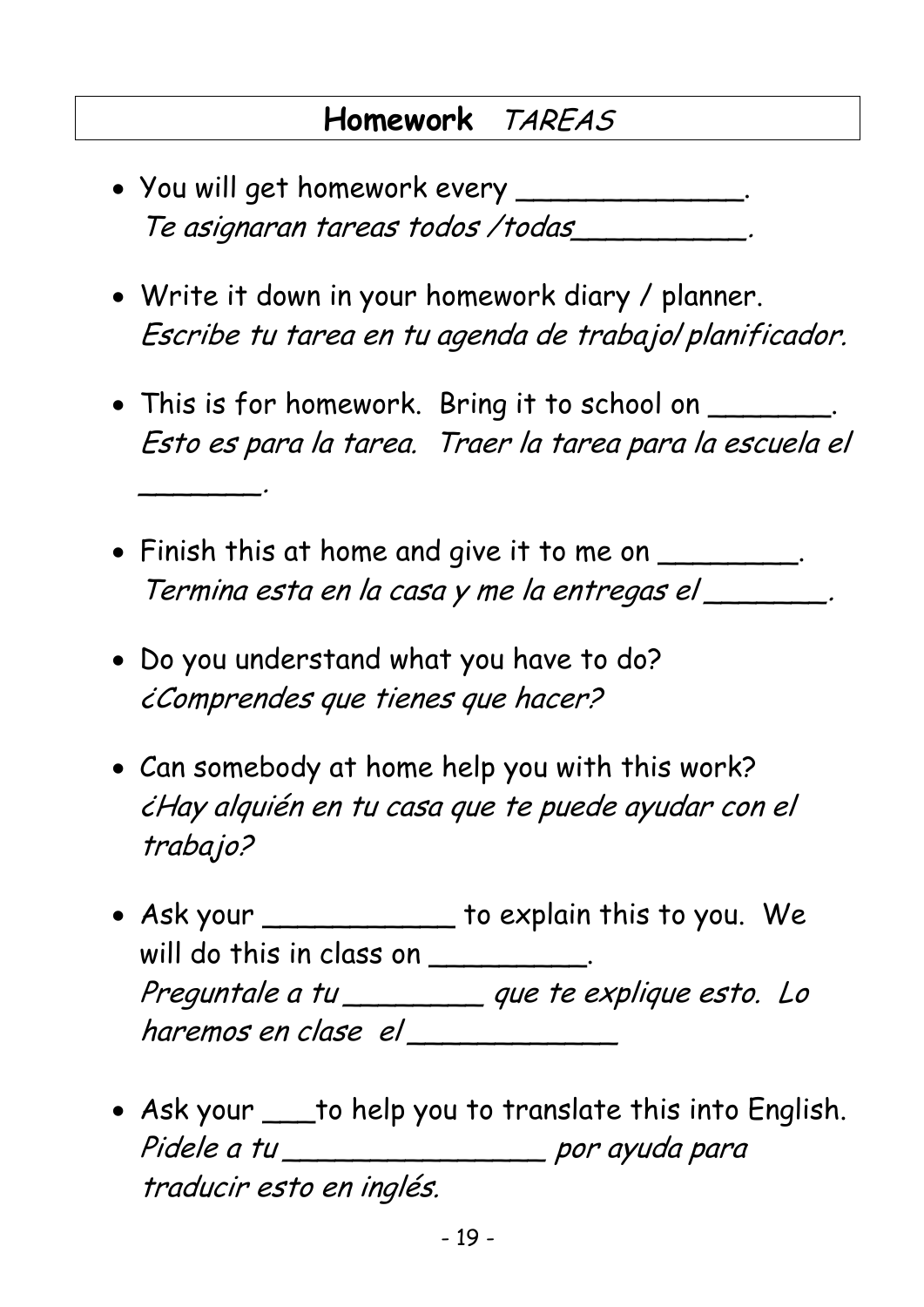- What should I do for homework? ¿Qué tarea tengo que hacer?
- I don't understand the homework task. No entiendo la tarea asignada.
- I couldn't do the homework because I didn't know what to do. No pudo hacer la tarea porque no entiendo que hacer.
- My family cannot help me with this homework. Mi familia no puede ayudarme con esta tarea.
- I have done this homework. Who should I give it to? Yo he hecho la tarea. ¿A quién se la debo entregar?
- I forgot to bring my homework to school. Olvide traer mi tarea a la escuela.
- When is the homework for? ¿Para cuando es la tarea?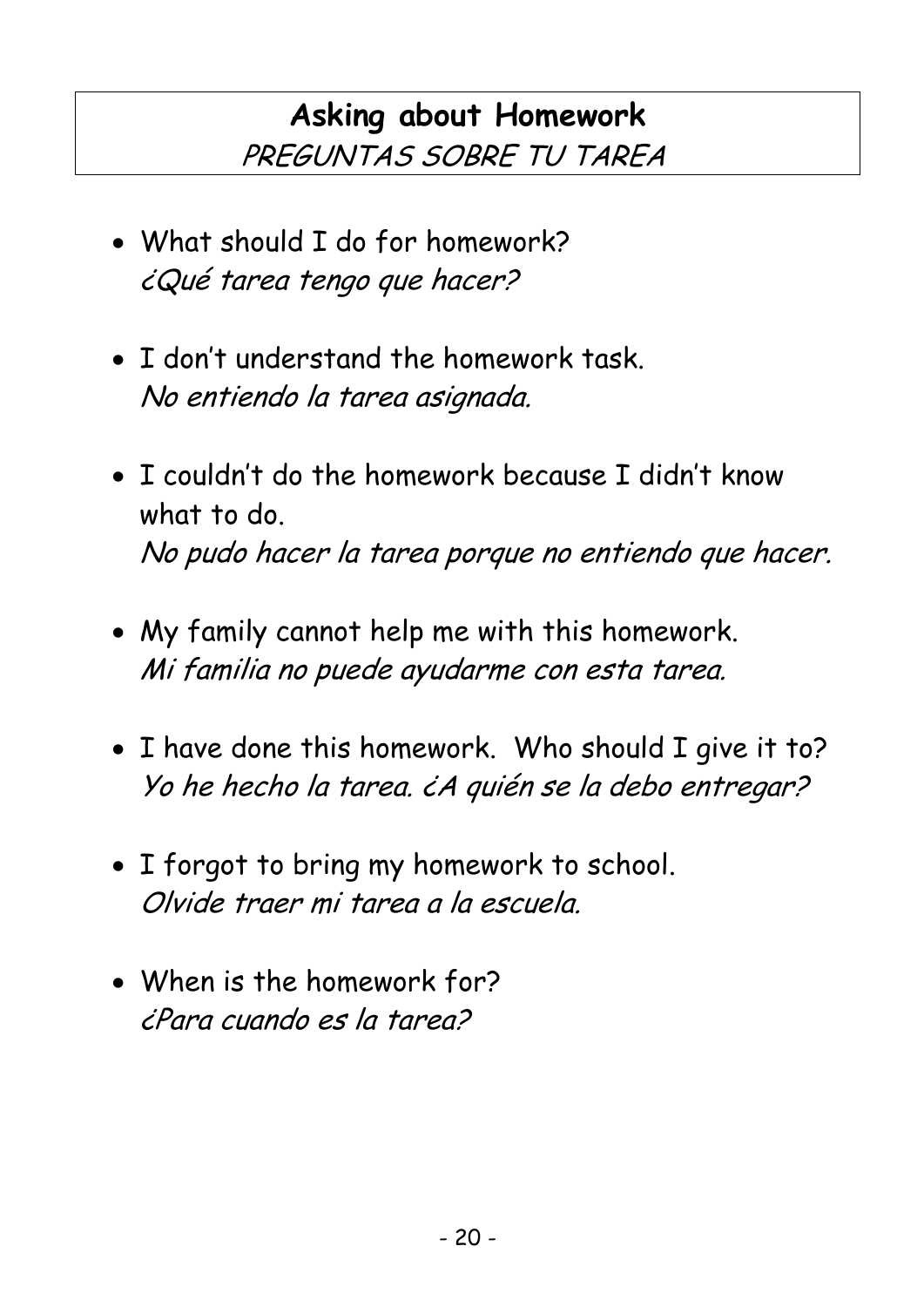| Monday           | Tuesday  | Wednesday         |
|------------------|----------|-------------------|
| Lunes            | Martes   | Miércoles         |
|                  |          |                   |
| Thursday         | Friday   | Saturday          |
| Jueves           | Viernes  | Sábado            |
|                  |          |                   |
| Sunday           | tomorrow | next week         |
| Domingo          | Mañana   | La próxima semana |
|                  |          |                   |
| next lesson      |          |                   |
| la próxima clase |          |                   |
|                  |          |                   |
|                  |          |                   |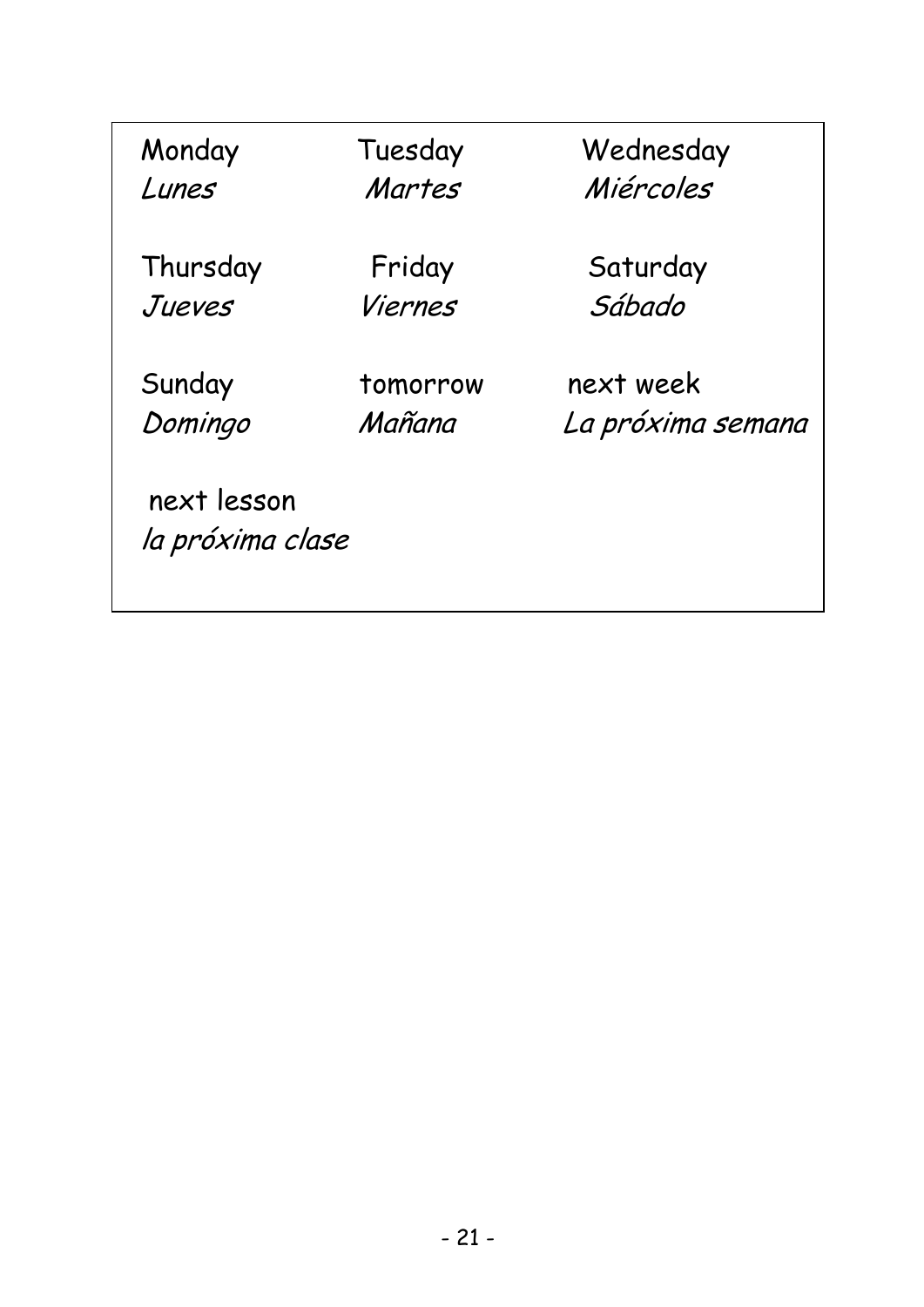### **For the Pupil** PARA EL ALUMNO

**Feeling unwell** Sintiendose enfermo

- I am not feeling well. Yo no me siento bien.
- I want to call my mum / dad / aunt. Quiero llamar a mi mamá / papá / tía.
- I would like to go home. Quiero irme a casa.
- My head is hurting. Me duele la cabeza.
- My stomach is hurting. Me duele el estómago.
- I am hungry. Tengo hambre.
- I need a drink of water. **•** I am feeling cold. Necesito beber agua. Tengo frío.
- I am feeling home-sick. Siento nostalgia.
- I fell over and hurt myself. Me caí y me he lastimado.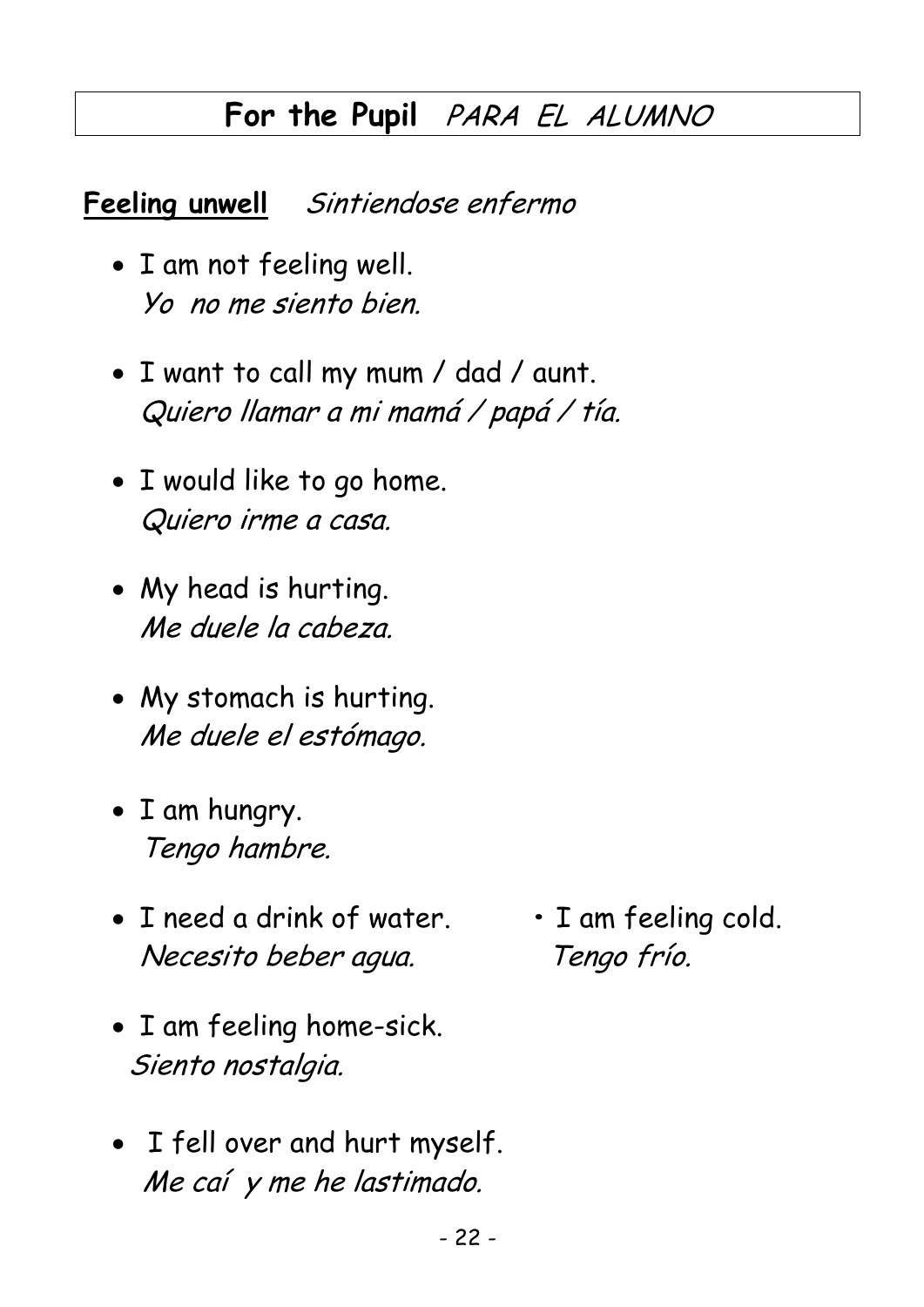### **For the Pupil**

#### **Bullying** Intimidación

- A boy / a girl / some pupils are teasing me. Un niño / niña / unos alumnos me estan intimidando.
- **Example 2 is making fun of my name.** \_\_\_\_\_\_\_\_\_\_\_\_\_\_\_\_ se esta burlando de mi nombre.
- Some pupils are being nasty to me at lunchtime / during break / in the class. Unos alumnos han sido antipaticos durante el almuerzo / Durante el receso / en clase.
- I don't know who these pupils are. Yo no sé quienes son estos alumnos.

| push   | hurt        | shout         | ignore   |
|--------|-------------|---------------|----------|
| Empuja | lastima     | grita         | ignorado |
| laugh  | call names  | tease         | hit      |
| burla  | sobrenombre | tomar el pelo | golpea   |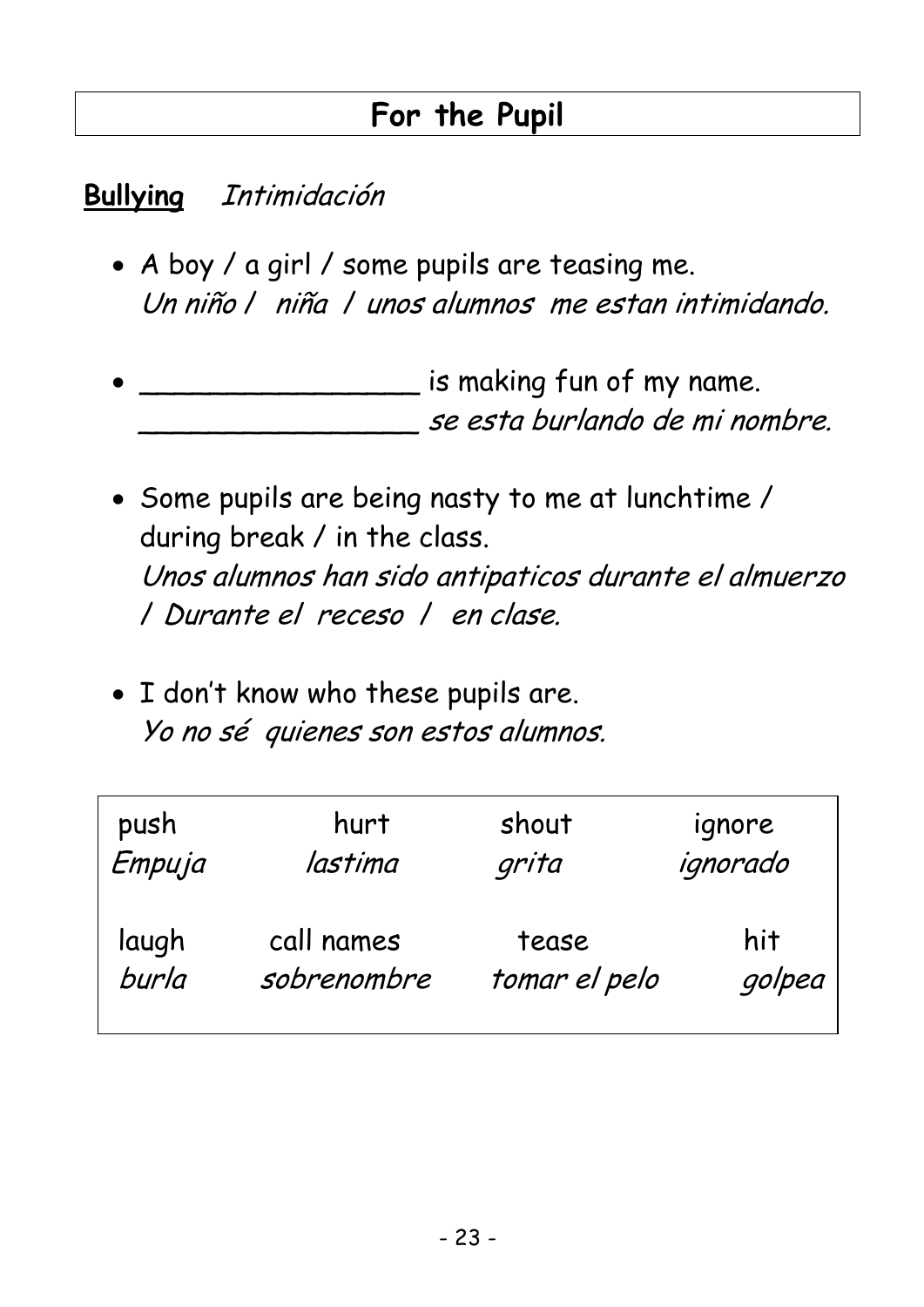### **School Trip – PASEOS ESCOLARES**

- Your class will be going on a school trip on  $\sqrt{2}$ Tu clase va para un paseo escolar en \_\_\_\_\_\_\_\_\_\_
- The trip is to a: El paseo es para :

| science museum      | history museum    |
|---------------------|-------------------|
| museo de ciencia    | museo de historia |
| exhibition          | theatre           |
| exhibición          | teatro            |
| historical building | a town            |
| edificio histórico  | un pueblo         |

- This letter is about the school trip. Take this letter home and show it to your mum / dad / aunt. Esta carta es sobre el paseo escolar. Llevate la carta para tu casa y muestrasela a tu mamá / papá / tía .
- As your mum / dad / aunt to sign the letter to say that you can go on the trip. Bring this back to school and give it to the teacher.

Pídele a tu mamá / papá / tía que firme la carta para autorizar que puedes ir al paseo. Trae la carta para la escuela y dásela a la maestra.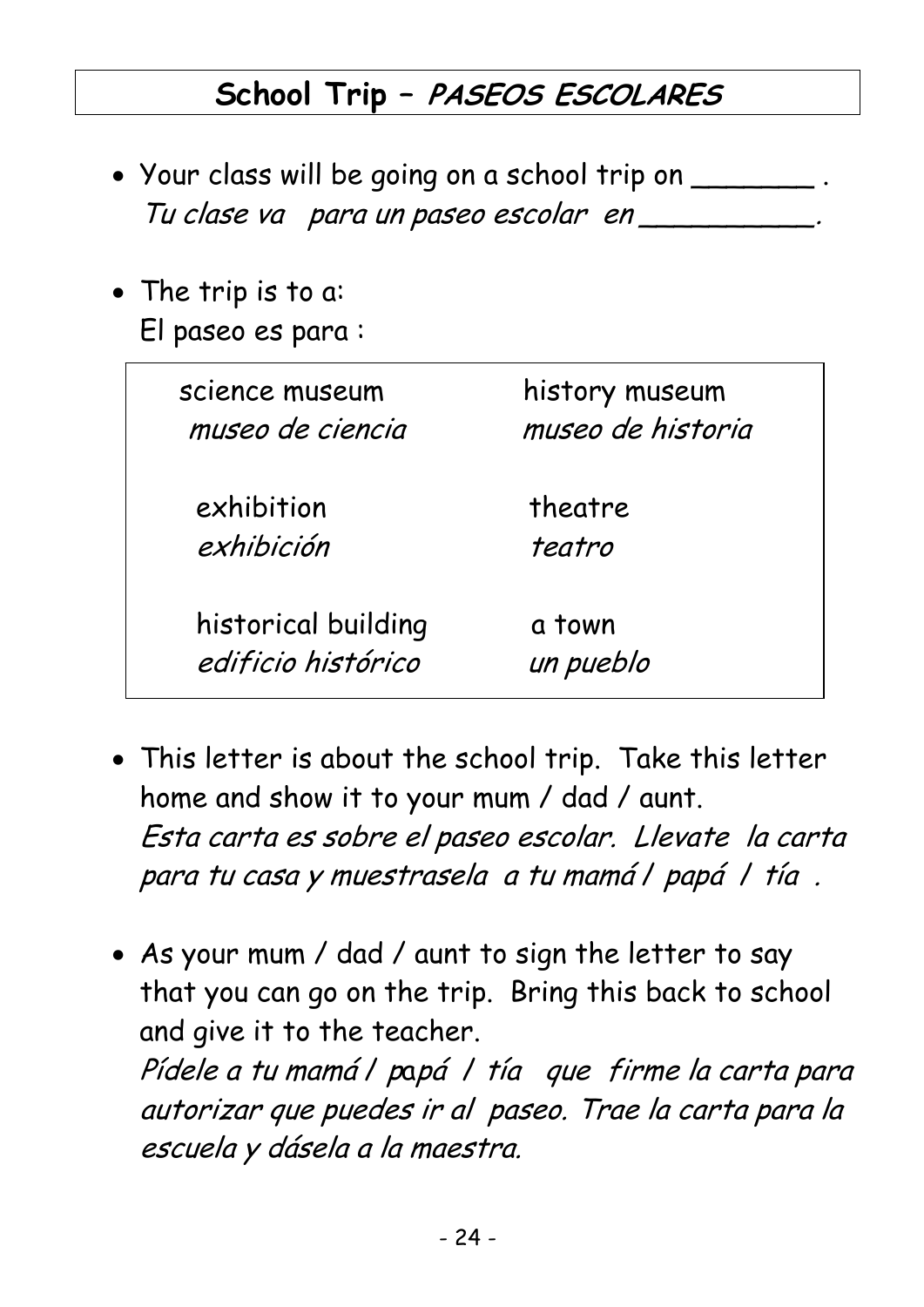- You will not be able to go unless your parent or aunt signs the letter. No puedes ir al menos que tus padres o tía firmen la carta.
- You will travel by coach / train. Tu vas a viajar por bus / tren.
- The coach will leave the school at \_\_\_\_\_\_\_ and return at \_\_\_\_\_\_\_\_ . El bus departe de la escuela a las\_\_\_\_\_\_ y regresa  $a$  las  $\overline{\phantom{a}}$
- You will need to be in school by \_\_\_\_\_\_\_\_\_\_\_\_. Tu necesitas estar en la escuela a las \_\_\_\_\_\_\_\_\_\_\_\_.
- The children will be taking some money along to spend. You can take  $E$  \_\_\_\_\_\_\_\_. Los niños pueden llevar algo de dinero para gastar. Tu puedes llevar £ \_\_\_\_\_\_\_.
- You will be able to buy drinks and snacks on the trip. Tu puedes comprar bebidas y golosinas en el paseo.
- You will need to take a packed lunch along. Necesitas llevar un almuerzo frío.
- Bring a: raincoat / jacket / umbrella. Traer: un impermeable / una chaqueta / un paragua.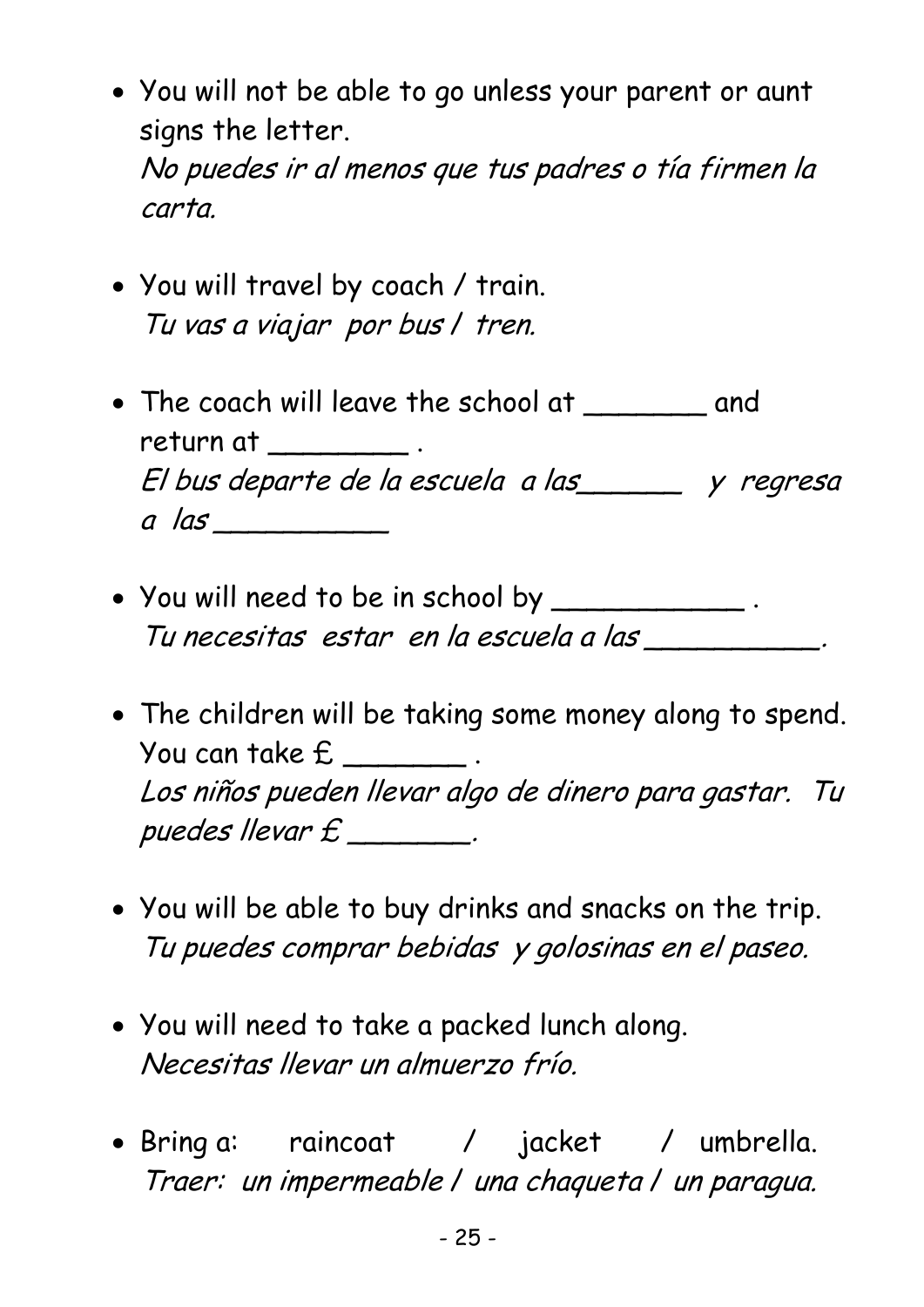### **School Holidays** VACACIONES

- There are holidays at the end of each term. Hay vacaciones al final de cada trimestre.
- Term starts on \_\_\_\_\_\_\_\_\_\_\_. El trimestre empieza en \_\_\_\_\_\_\_\_\_\_\_\_\_\_\_.
- Term finishes on \_\_\_\_\_\_\_\_\_\_. El trimestre termina en \_\_\_\_\_\_\_\_\_\_\_\_\_\_\_.
- Come to school on \_\_\_\_\_\_\_\_\_\_\_. Regresa para la escuela en *\_\_\_\_\_\_\_\_\_\_\_\_\_\_\_\_\_*
- Next week is half-term. School will be closed. La próxima semana es vacación de medio trimestre.
- School will start again on \_\_\_\_\_\_\_\_. \_\_\_\_\_\_\_\_\_ is a holiday. La escuela comenzará en \_\_\_\_\_\_\_\_.<br>
es una vacación.
- School will be closed for: La escuela estará cerrada por :

| 1 week   | 2 weeks   | 6 weeks   |
|----------|-----------|-----------|
| 1 semana | 2 semanas | 6 semanas |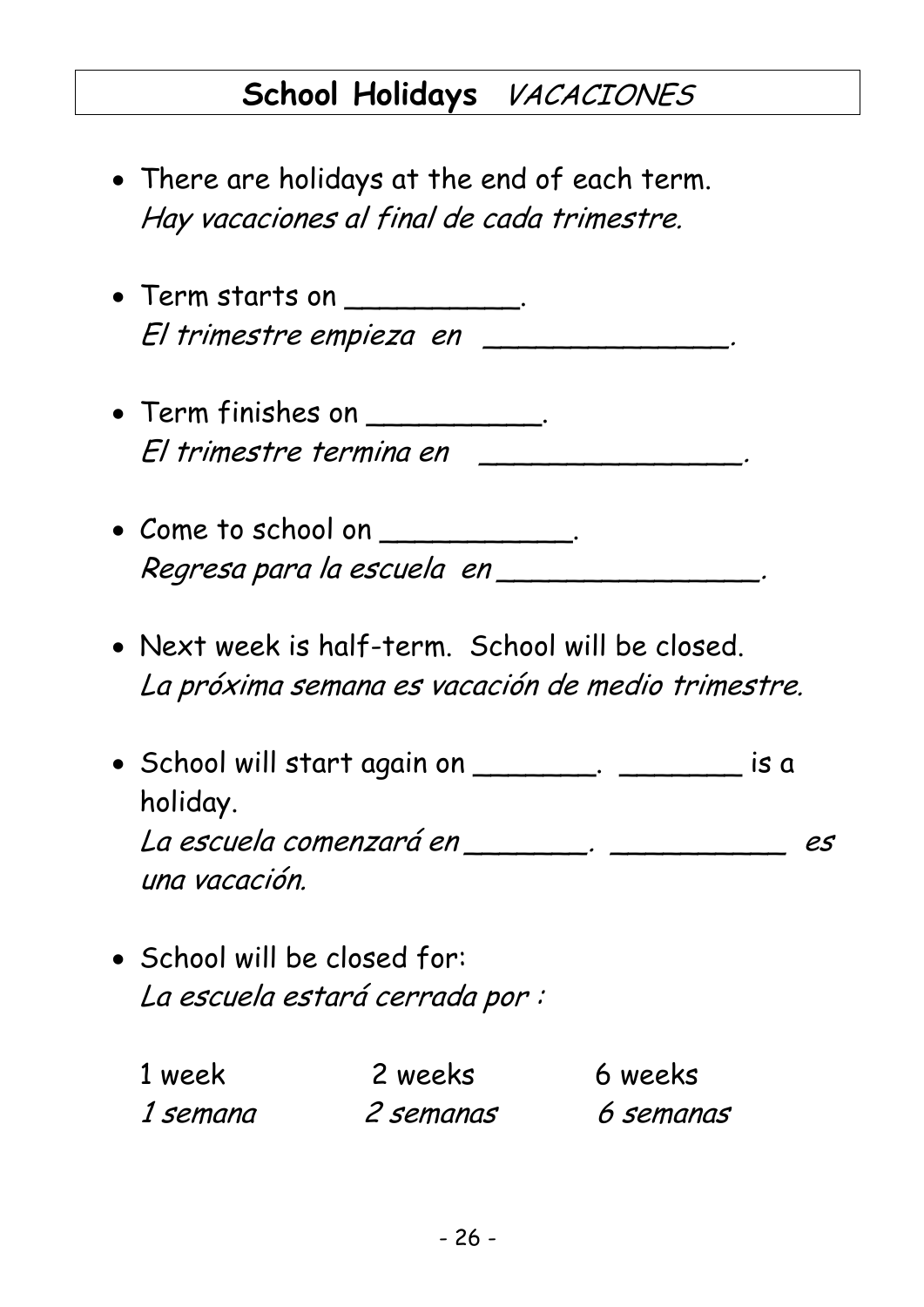\_ is a non-uniform day. It is a special day when the pupils don't wear their uniform to school. \_\_\_\_\_\_\_\_\_\_\_ es día de no uniforme. Es un día especial cuando los alumnos no visten el uniforme para la escuela.

| Spring term            | Summer term                |
|------------------------|----------------------------|
| Trimestre de primavera | Trimestre de verano        |
| Autumn term            | Easter holidays            |
| Trimestre de otoño     | Vacaciones de Semana Santa |
| Summer holidays        | Christmas holidays         |
| Vacaciones de verano   | Vacaciones de navidad      |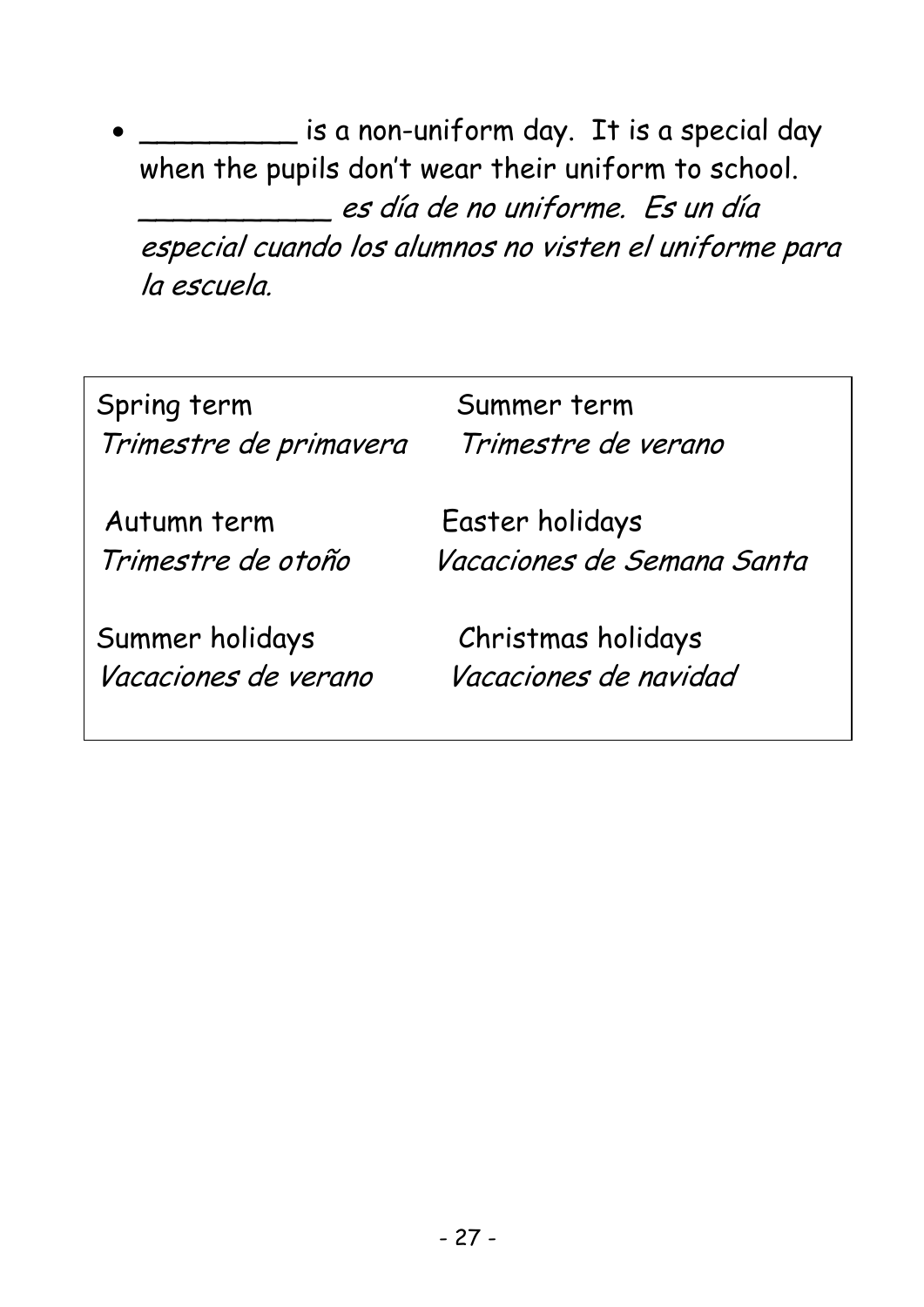## Notes NOTAS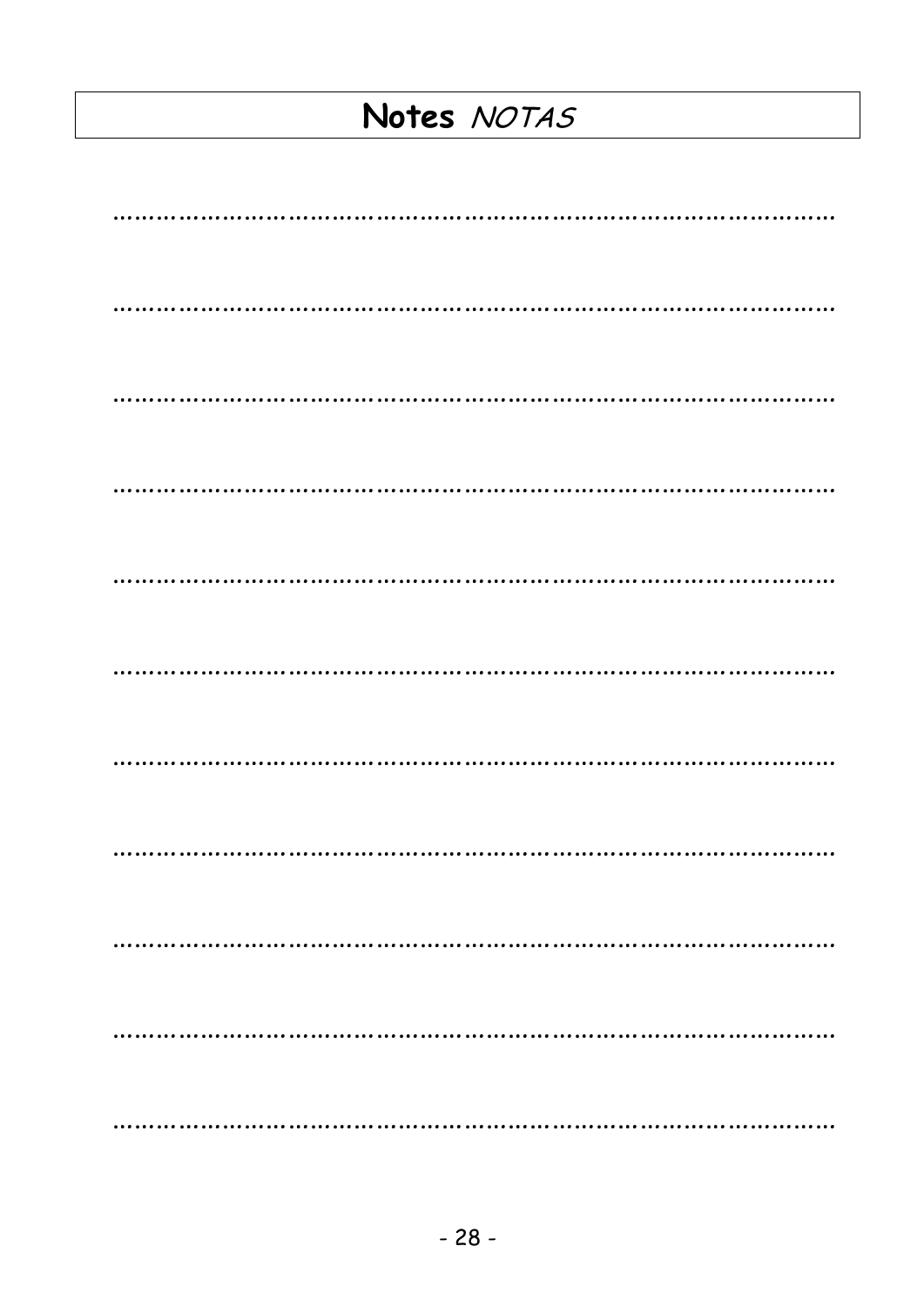## Notes NOTAS